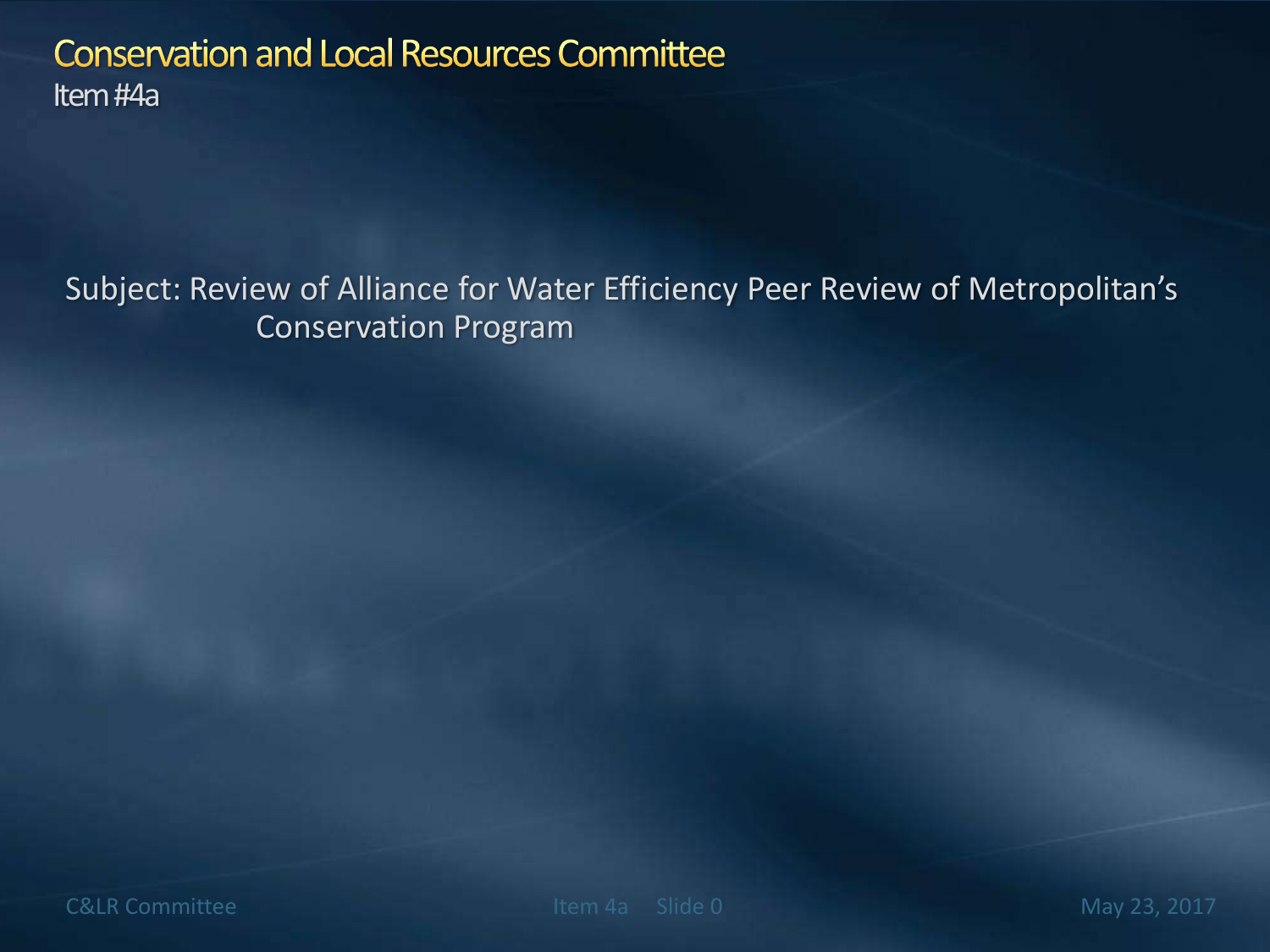#### **Conservation and Local Resources Committee**

Item #4a

Introduction to the Peer Review Performed by the Alliance of Water Efficiency of Metropolitan's Conservation Programs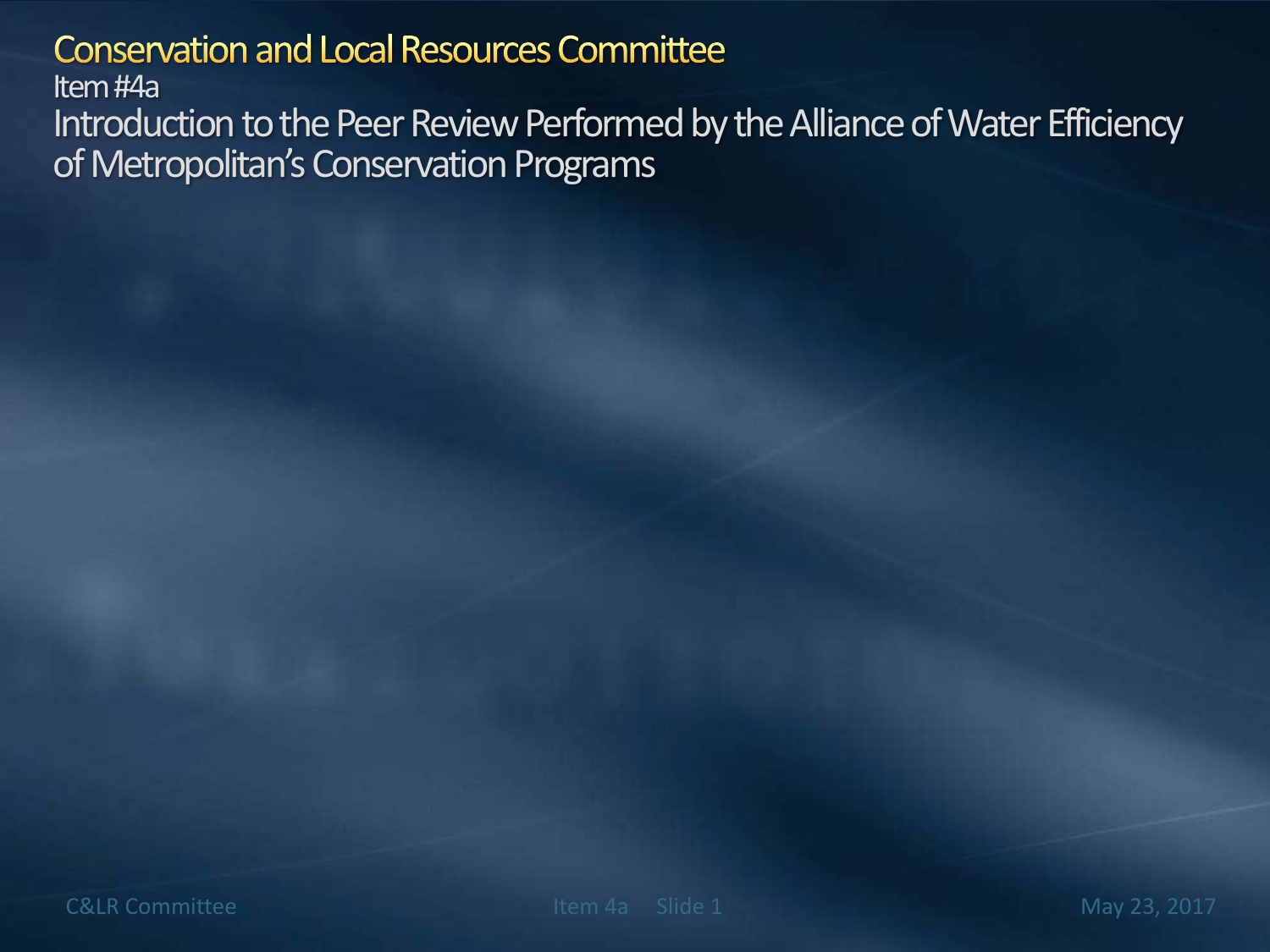

#### Peer Review of Metropolitan's **Conservation Programs** Conservation and Local Resources Committee Item 4a May 23, 2017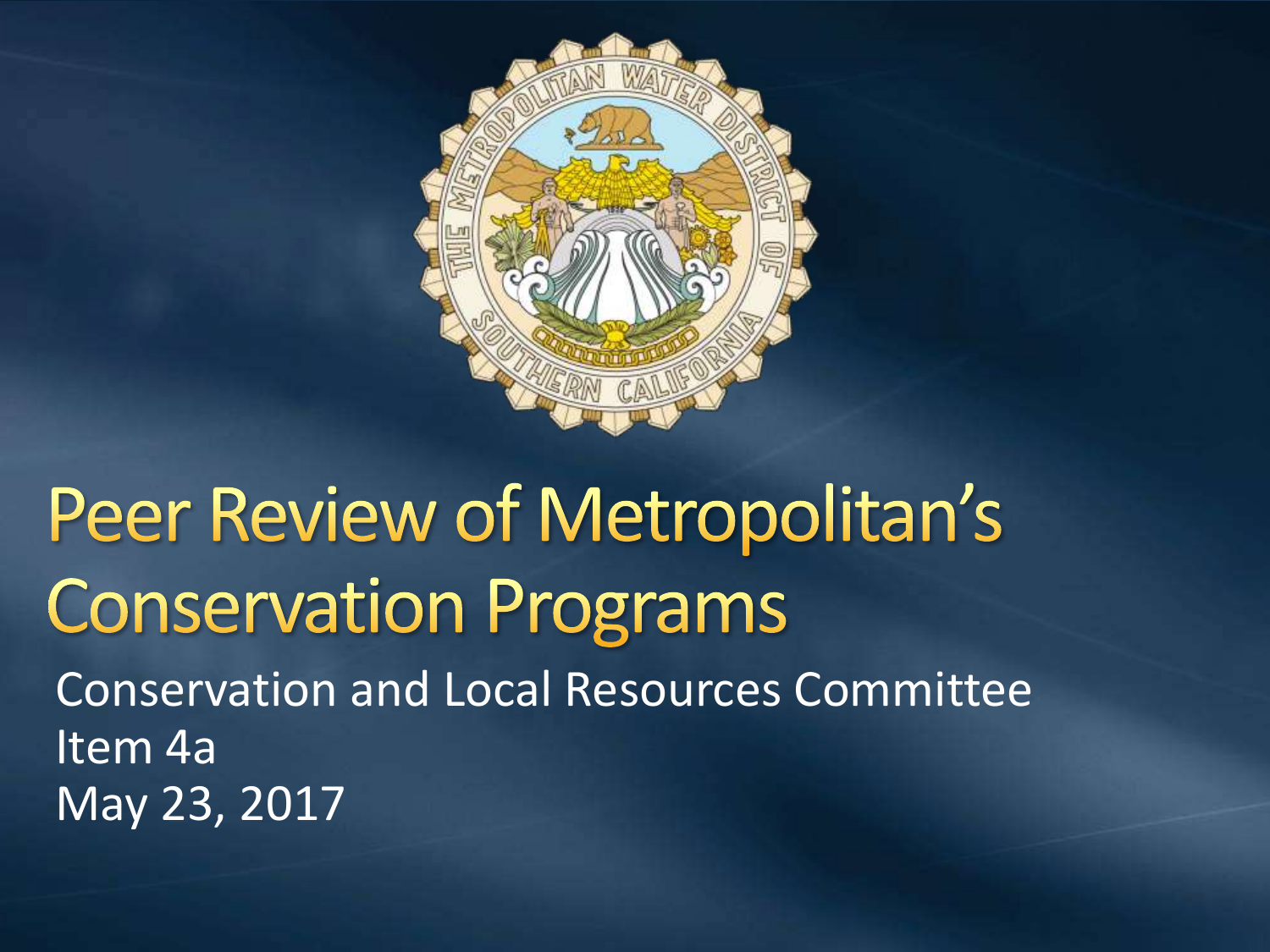### **Peer Review History**

- **August 2016 Metropolitan requested external** review for the Conservation programs
- **Alliance for Water Efficiency presented at the** October 2016 Integrated Resources Planning Committee on the Peer Review Process
- **January 2017 Peer Review team interviewed** Metropolitan and Member Agency conservation staff
- May 2017 Alliance for Water Efficiency presents findings of the Peer Review to Conservation and Local Resources Committee.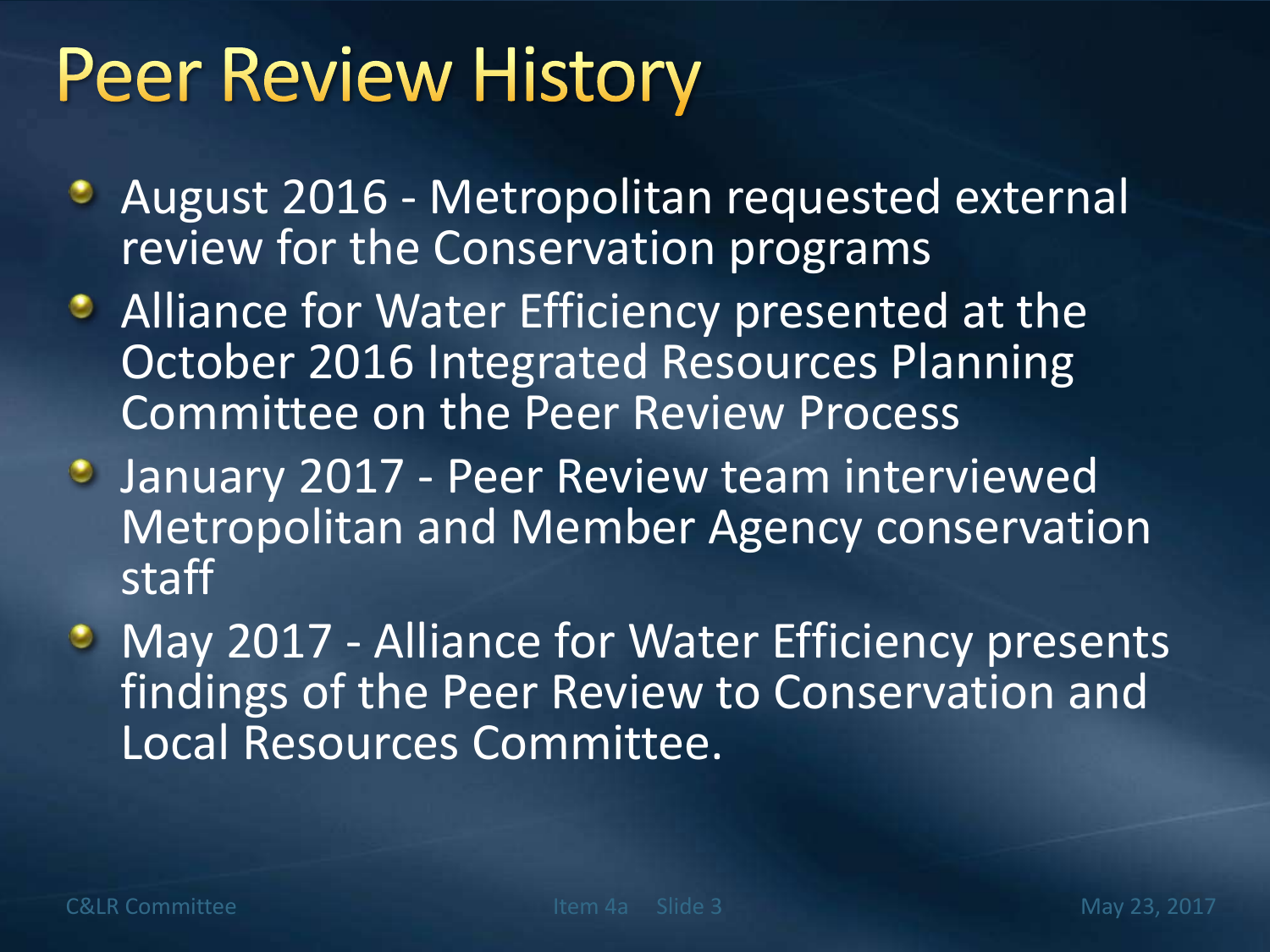### **Components of Conservation Program**



Incentives offered regionally via SoCalWaterSmart.com

Incentives offered through member agency administered programs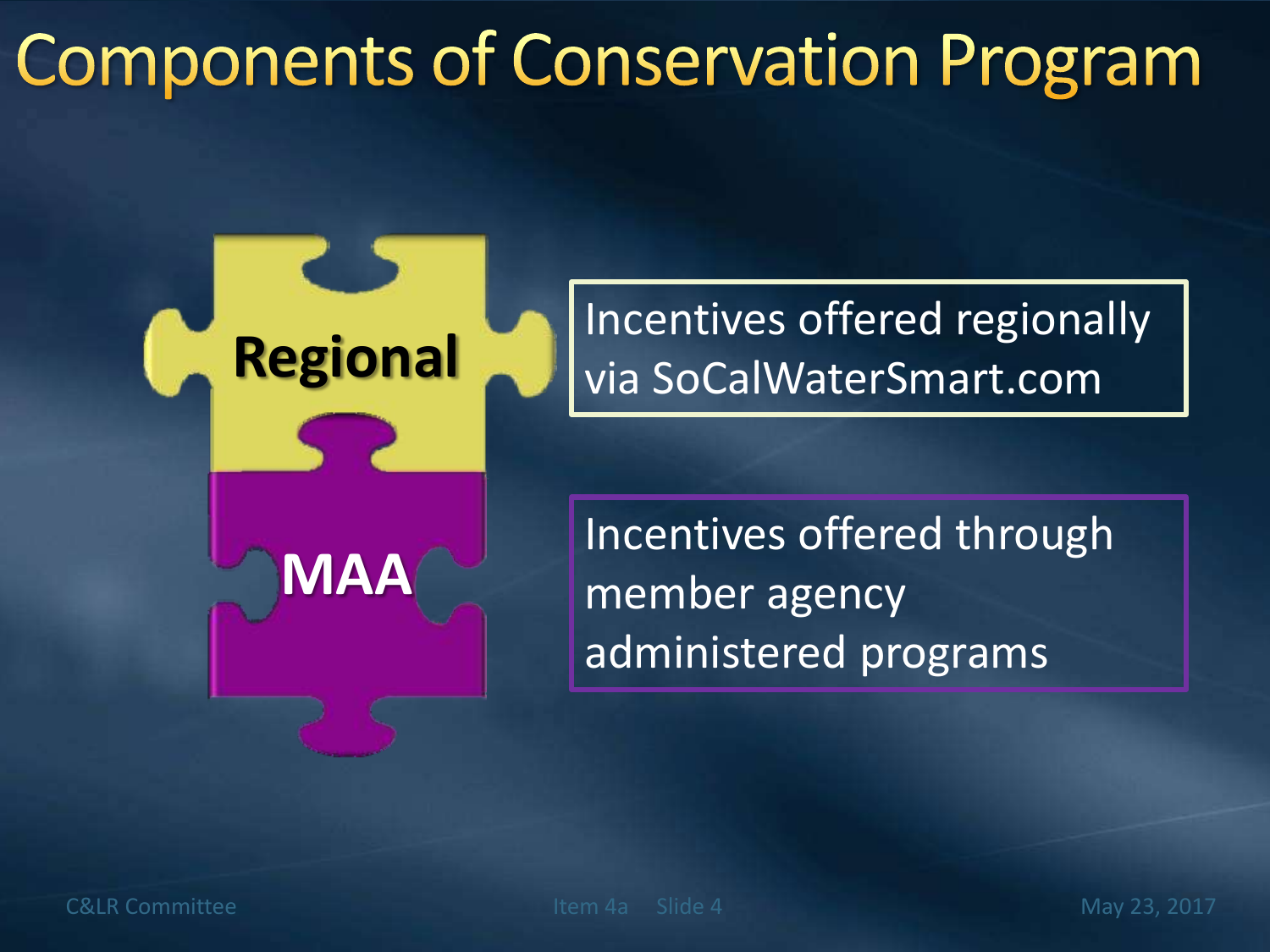#### **Components of Conservation Program**



C&LR Committee The Item 4a Slide 5 May 23, 2017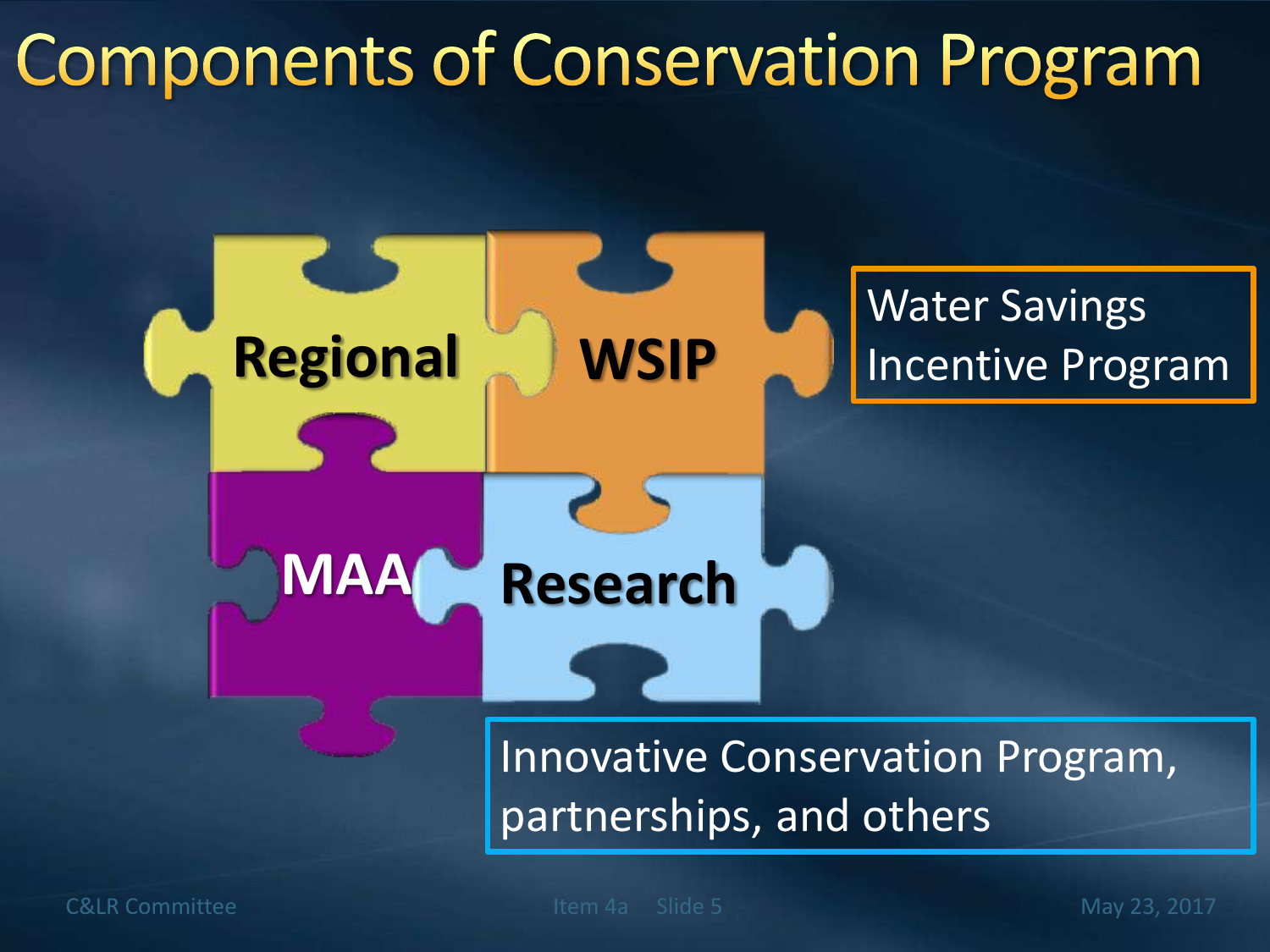

C&LR Committee The Item 4a Slide 6 May 23, 2017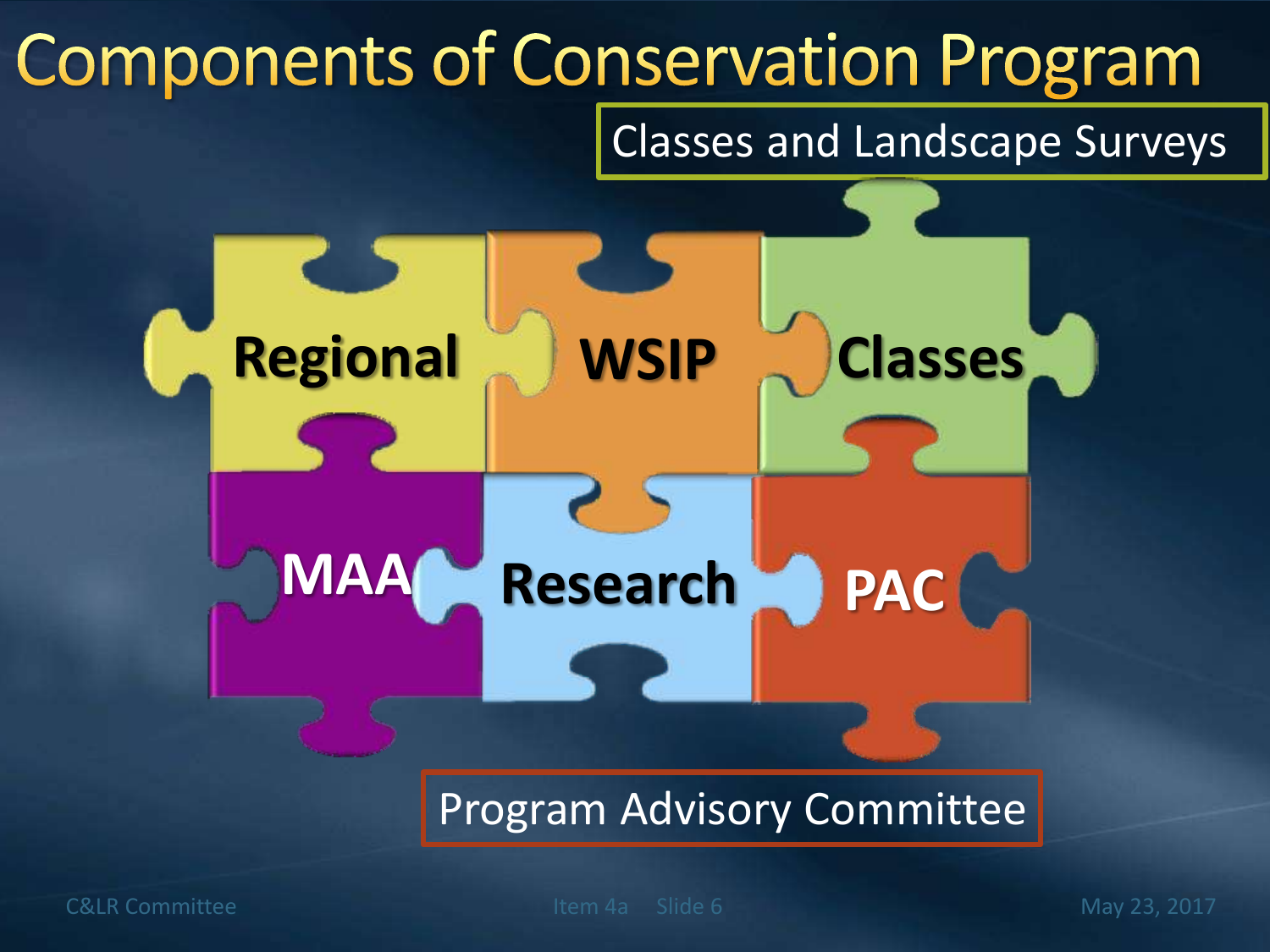#### **Components of Conservation Program**

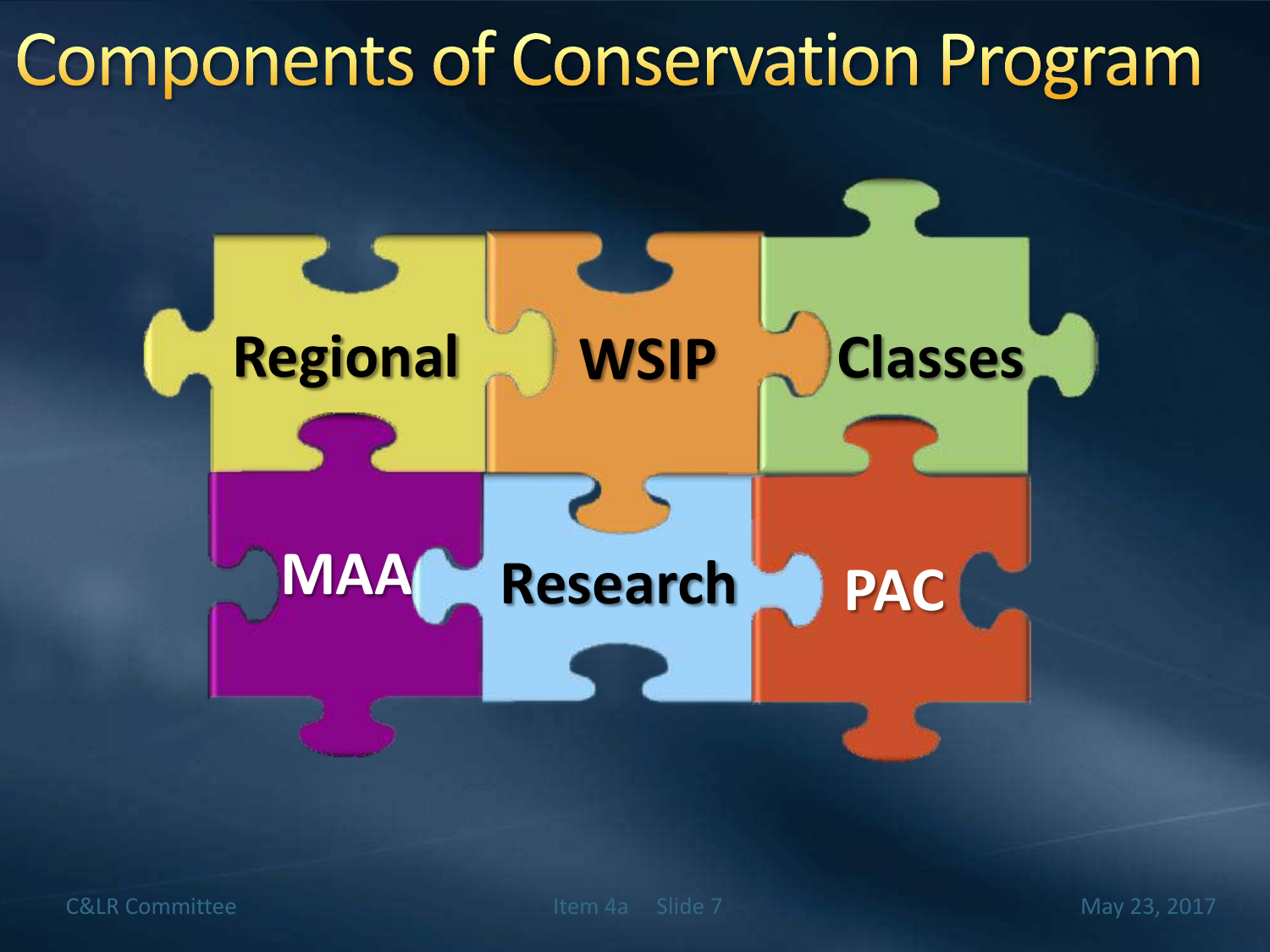**Peer Review of the Demand Management Programs of the Metropolitan Water District of Southern California**

Peter Mayer, P.E. Principal, WaterDM



**A VOICE AND A PLATFORM** PROMOTING THE EFFICIENT AND **SUSTAINABLE** USE OF WATER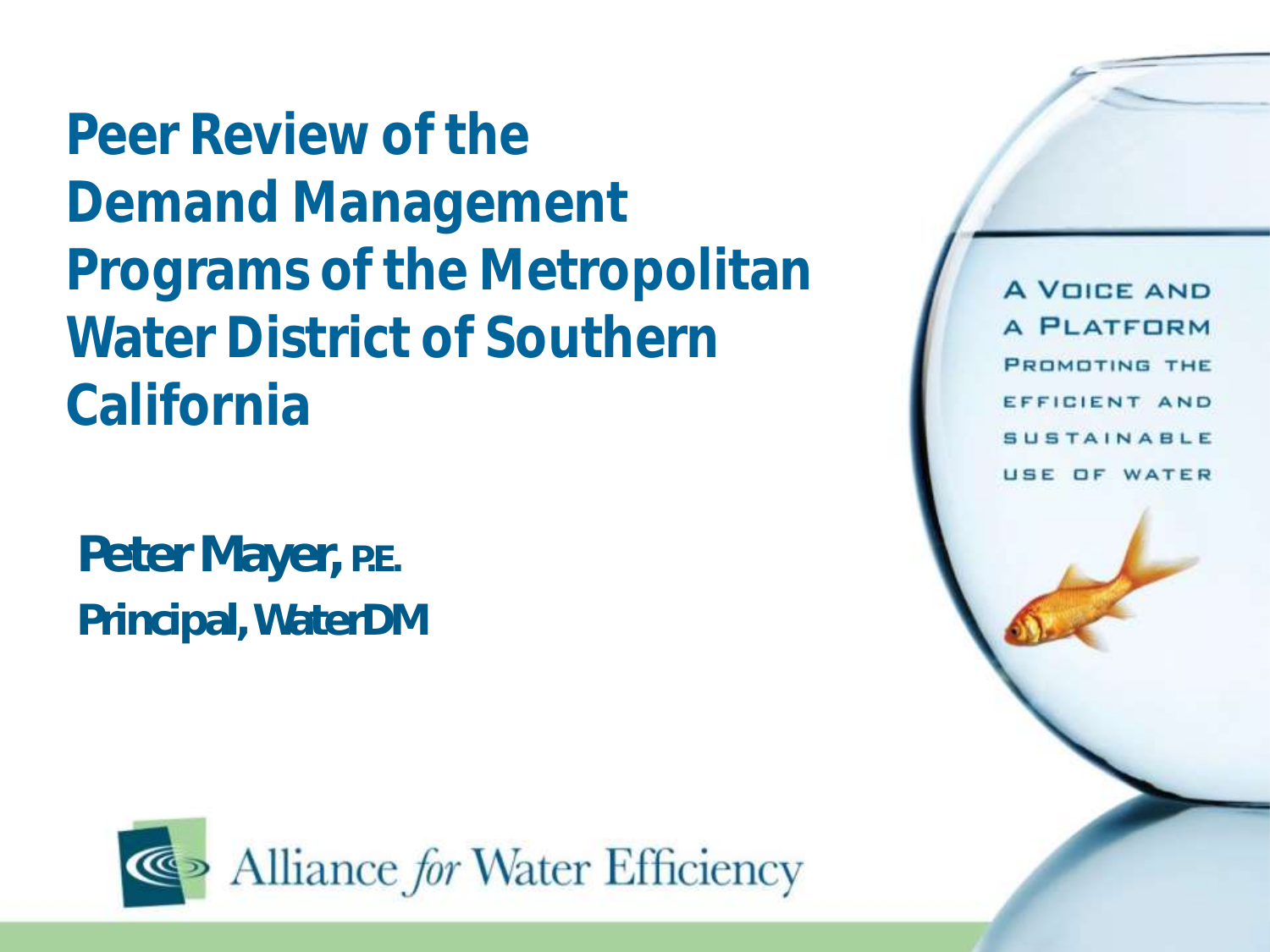#### **Peer Review Goal**

*To perform a thorough, but high level review of MWD's water conservation program efforts to date and offer insights and recommendations about how the program should evolve in the future to be more effective.*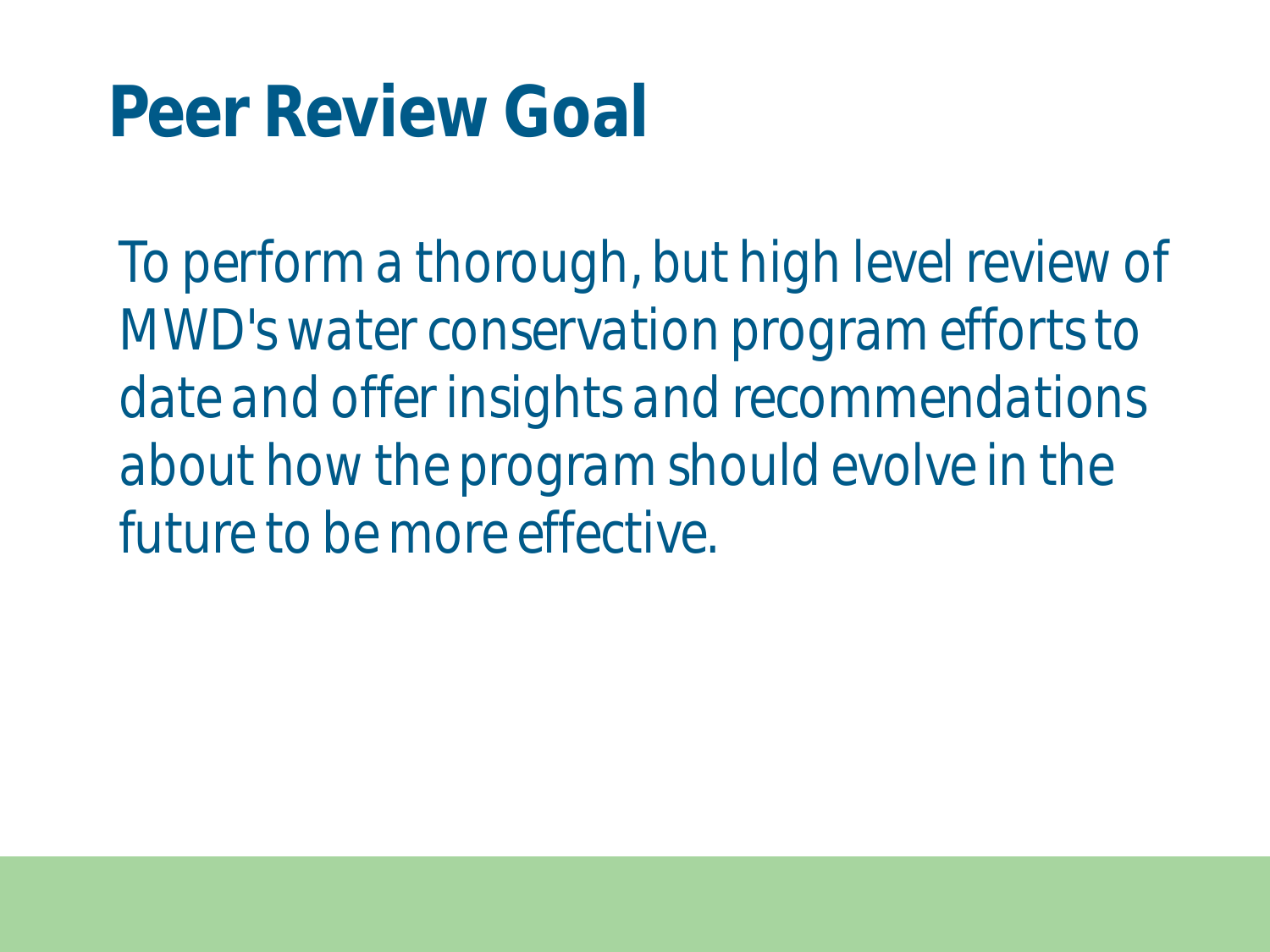#### **Peer Review Team**

- **Erin Morey**, New York City Dept of Environmental Protection, NY
- **Doug Bennett, Southern Nevada Water Authority, NV**
- **Karen Guz**, San Antonio Water System, TX
- **Kathy Nguyen, Cobb County Water System, GA**
- **Carol Ward-Morris**, Arizona Municipal Water Users Association, AZ
- **Peter Mayer, Bill Gauley, and Mary Ann Dickinson**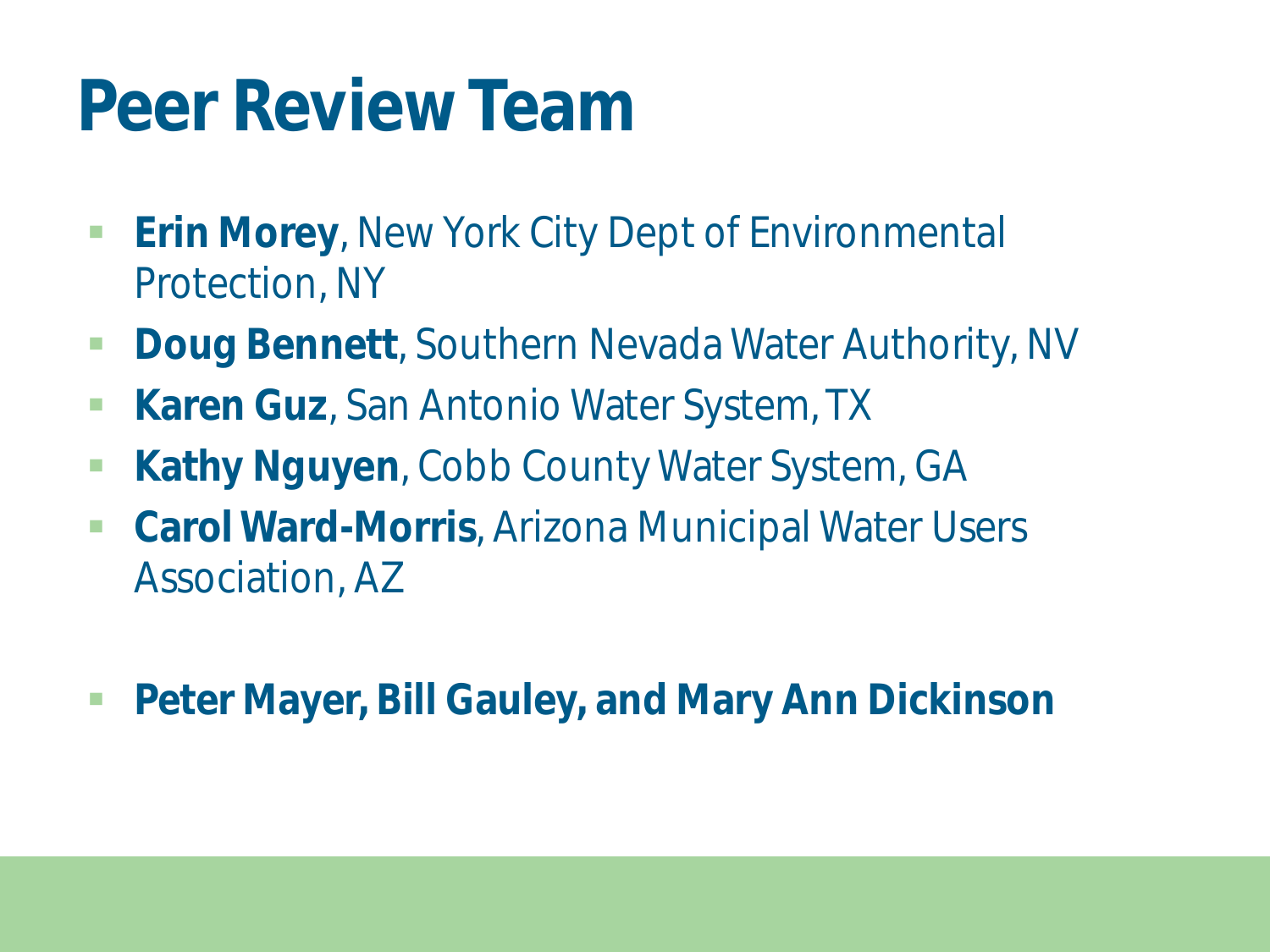#### **Peer Review Process**

- **Informational report on Metropolitan** conservation program
- **Team teleconference**
- **Peer review site visit**
- Summary of reviewer comments
- **Team teleconference to produce** recommendations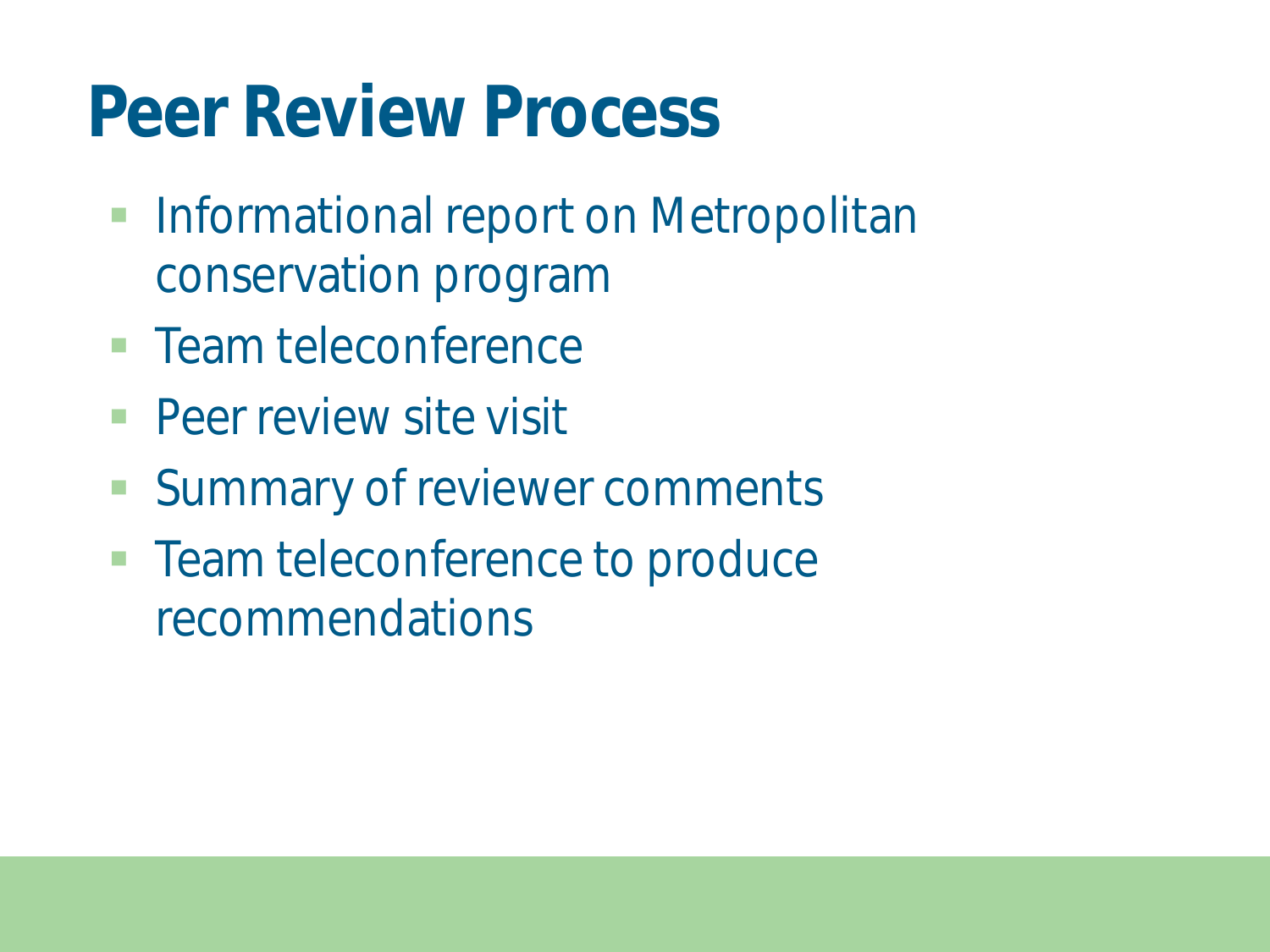### **Member Agencies Contributing to the Peer Review**

- Los Angeles Department of Water and Power
- San Diego County Water Authority
- **Municipal Water District of Orange County**
- Eastern Municipal Water District
- City of Beverly Hills
- **Three Valleys Municipal Water District**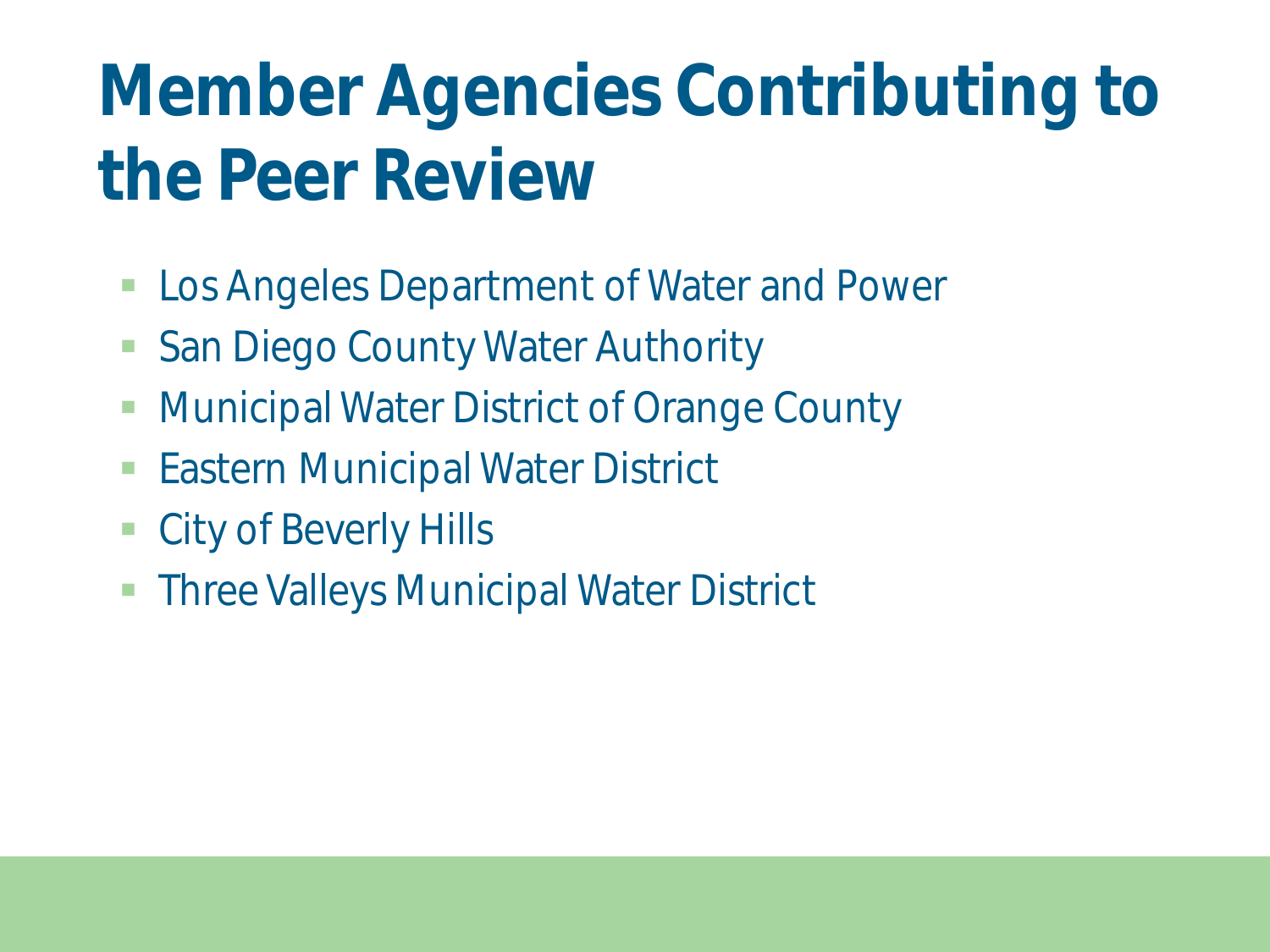#### **Peer Review Summary Comments**

- **Peer review is based on a brief window of insight.**
- **The exceptional challenges faced during a drought crisis** led to this peer review.
- The Peer Review Team found that Metropolitan's water  $\mathcal{C}^{\mathcal{A}}$ *conservation programs were exceptional, far reaching, and innovative particularly given the enormous service area and limited staff resources.*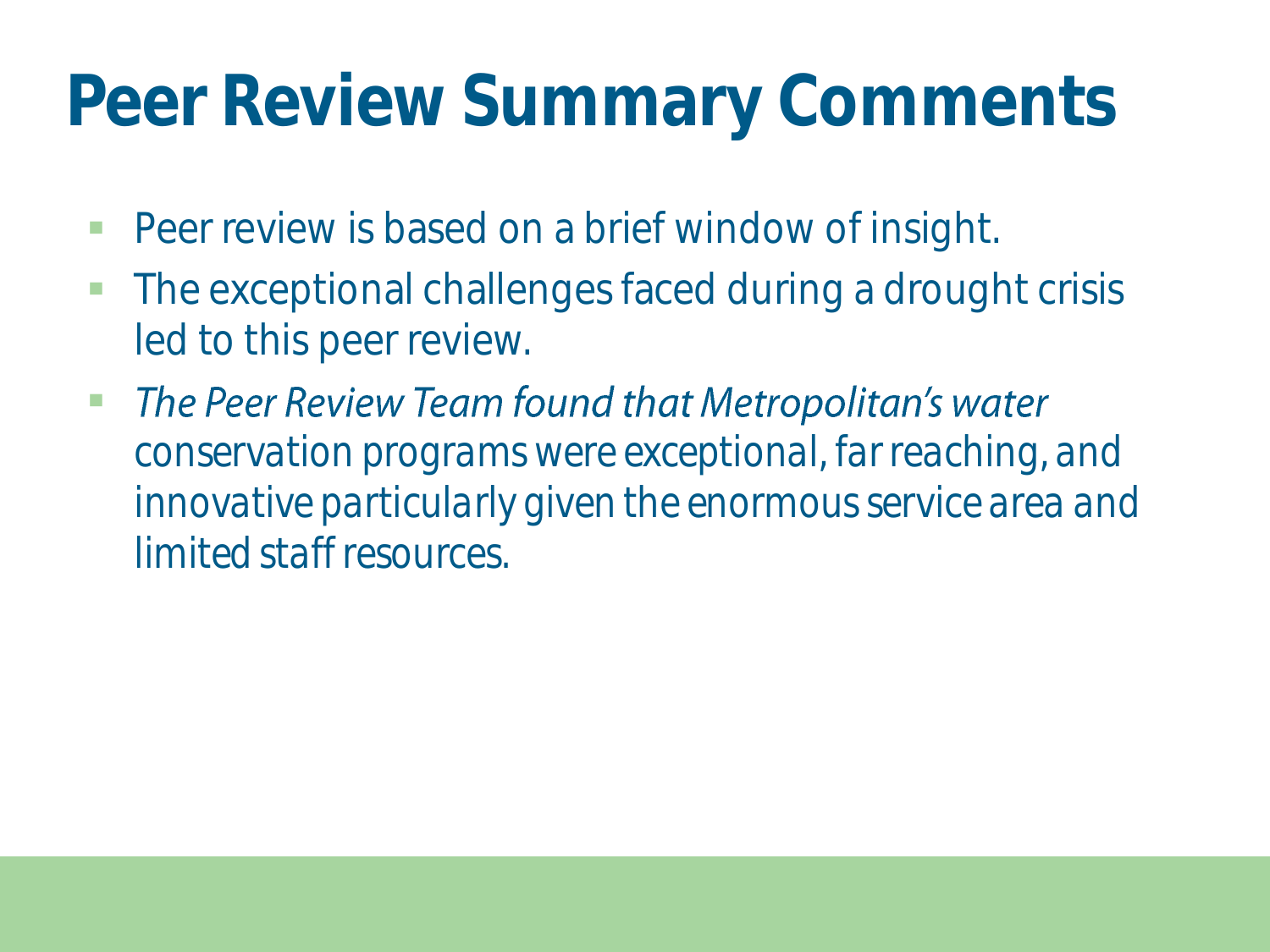### **Peer Review Summary Comments (cont.)**

- Metropolitan staff were open and forthcoming. The peer reviewers were complimentary of the performance of this small group of staff, particularly during such a severe and long-lasting drought.
- Member Agency staff were also open and forthcoming offering perspective and constructive suggestions for improving the Metropolitan conservation program.
- **All comments from the Peer Review Team, Metropolitan** Staff, and Member Agencies are presented anonymously.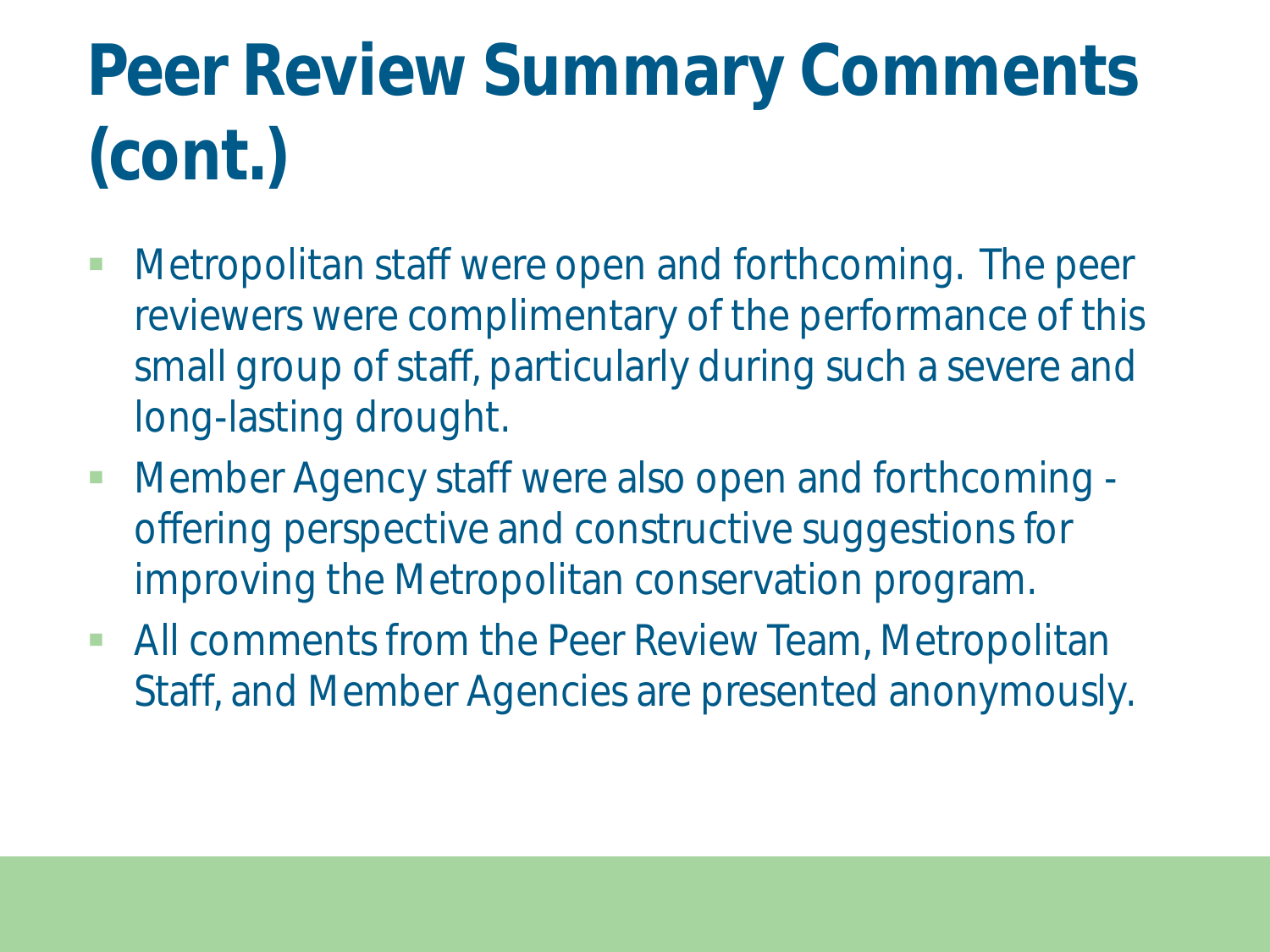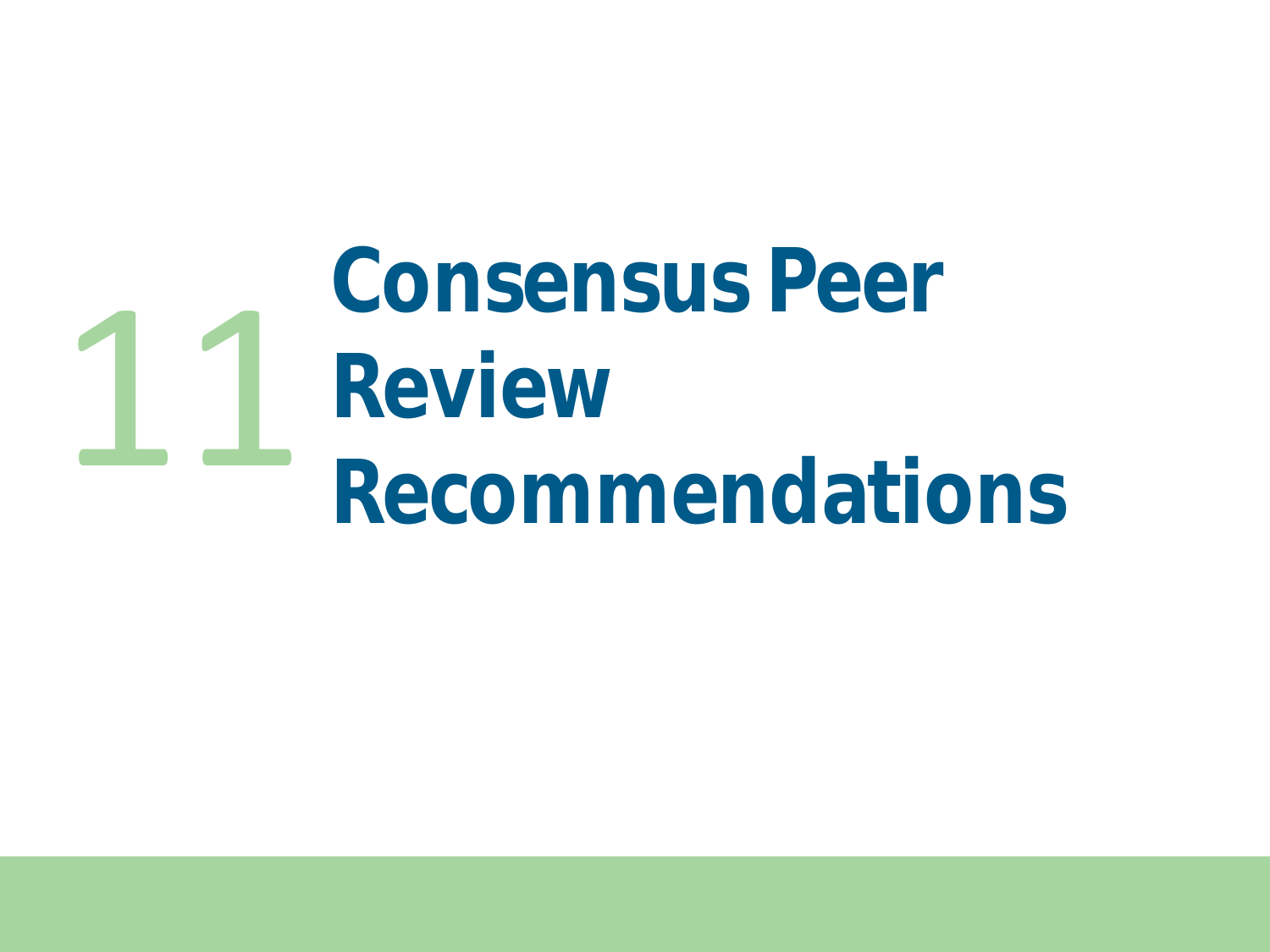#### **Evaluate and Increase the Base Conservation Rate of \$195/AF.** 1

- **This maximum value is fundamental to the entire** conservation program.
- **Re-evaluate and increase the cost-efficiency threshold** 
	- o Could be based on the avoided cost of new supply in MWDs portfolio; or
	- o Could be market-based, at level needed to incentivize action.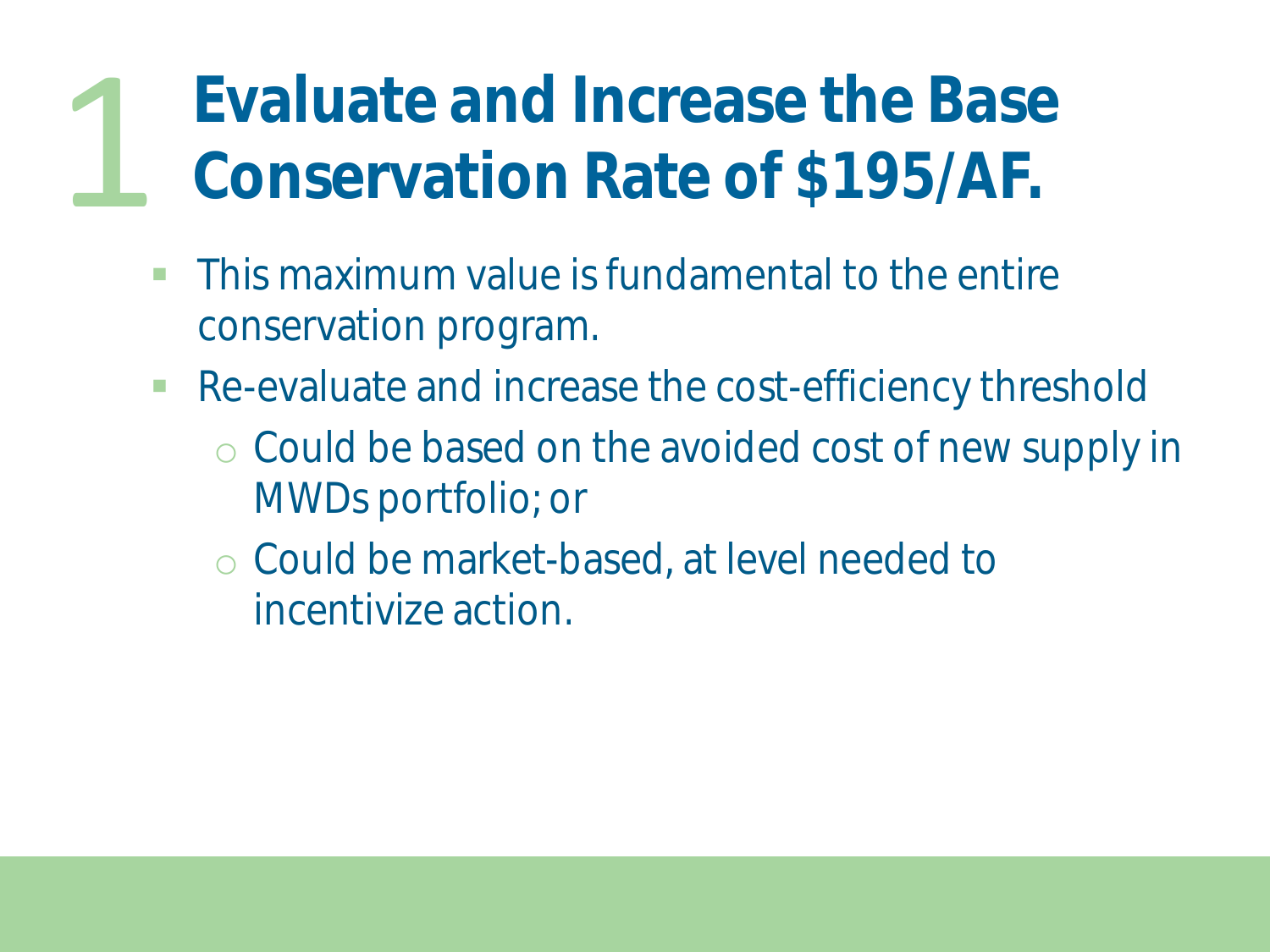### **Improve and Expand Conservation**<br>Research

- Metropolitan is a national leader in both funding and conducting conservation research.
- Member Agencies (MA's) want more pilot research and more rigorous program evaluation.
- Create committee of staff, MA's, and technical experts  $\overline{\mathbb{R}^n}$ to develop a prioritized research agenda.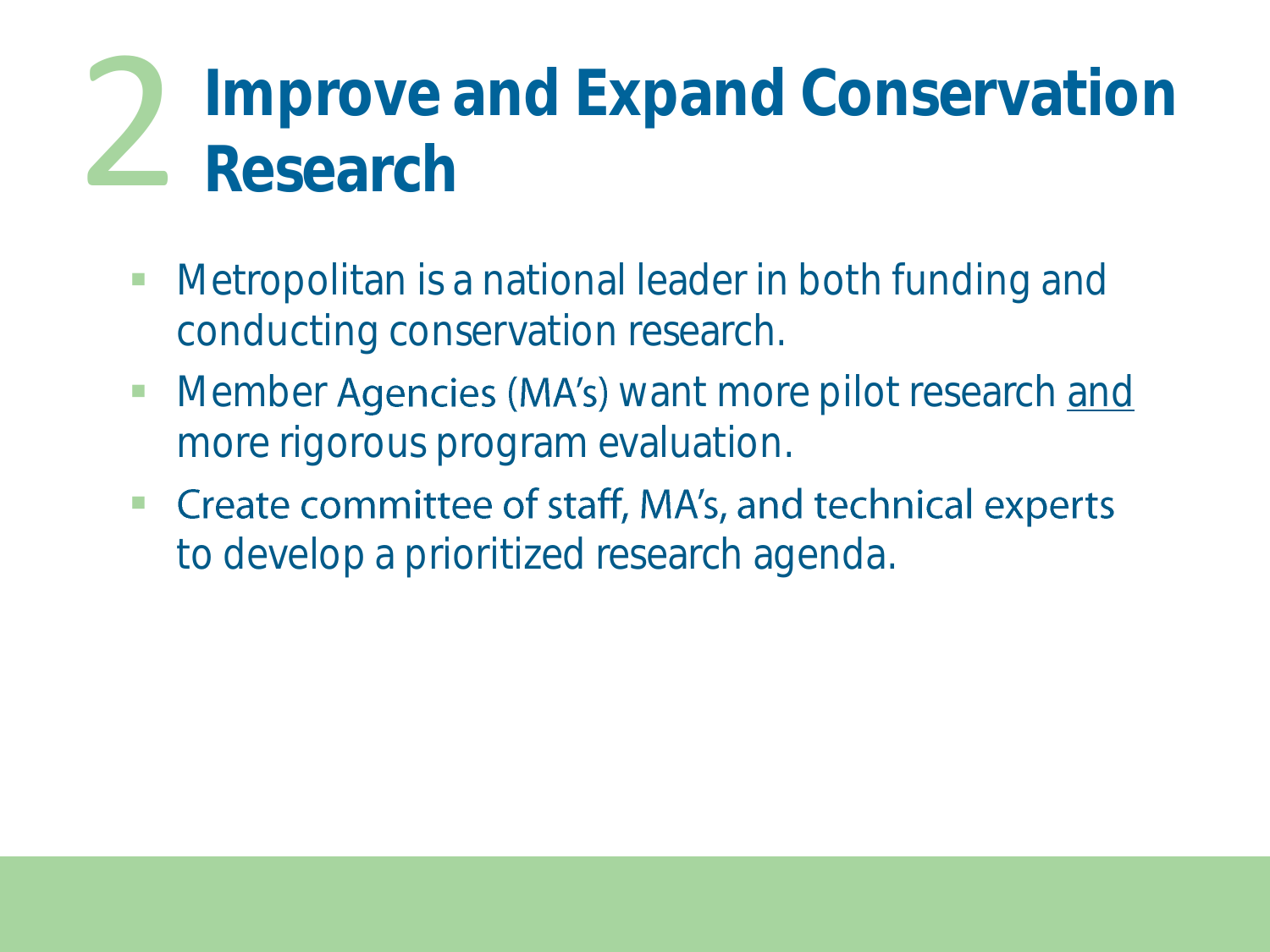### Improve and Expand Conservation<br>Research (cont.)

- **Integrate research agenda and evaluation into** programs as they are developed and launched.
- Involve MA's throughout the process so they are  $\mathcal{L}_{\mathcal{A}}$ fully prepared to participate and provide data.
- **Netropolitan needs additional staff dedicated to** conservation research, evaluation, and data management.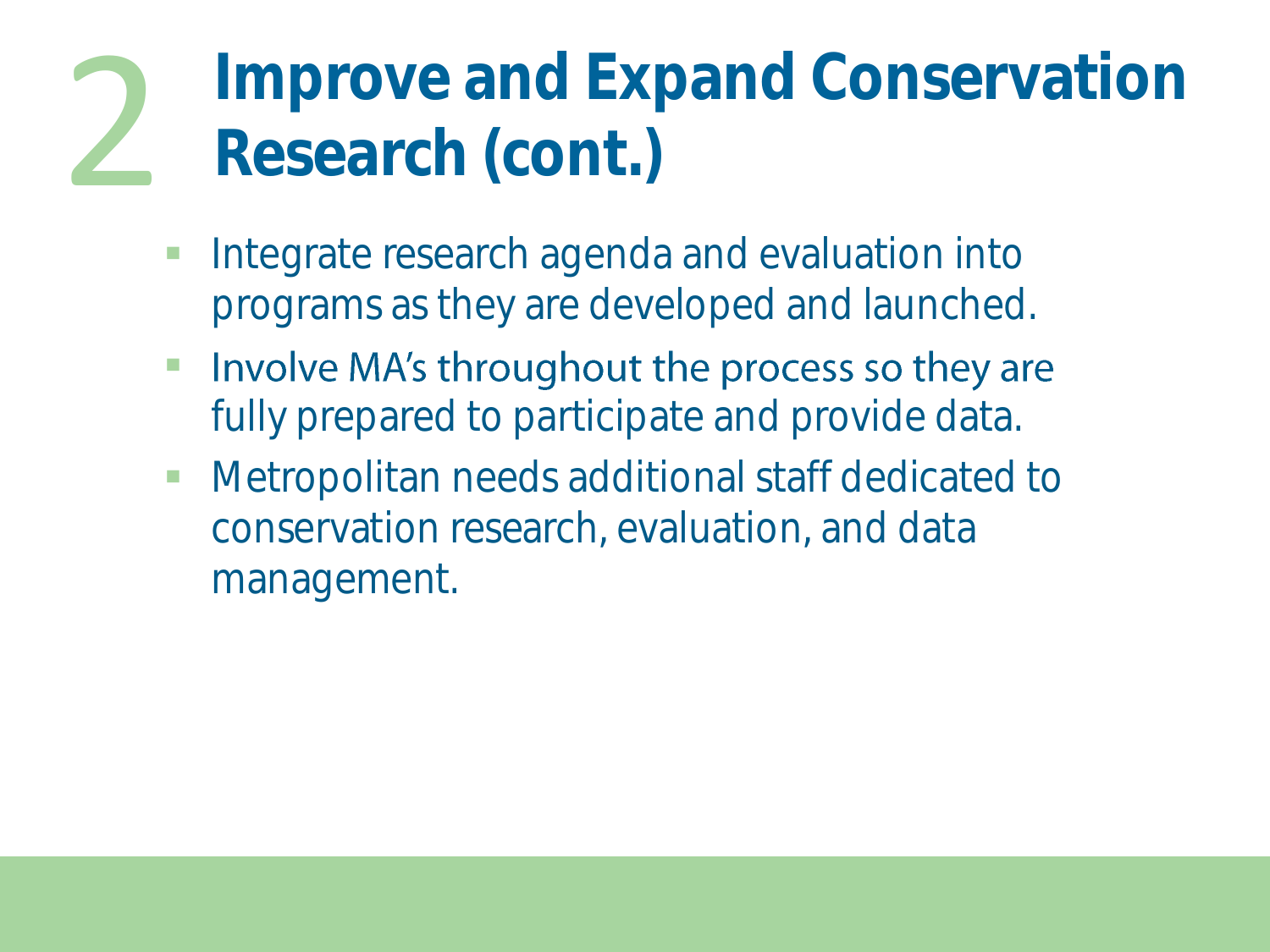### Develop a Comprehensive Education<br>**Effort**

- **Metropolitan's** education offerings are valuable and should be improved and expanded.
- Metropolitan's education and outreach efforts are an essential  $\mathbb{R}^n$ component of the landscape transformation process, accelerated though the turf replacement program.
- **Education programs are not well suited to a "Just in Time"** approach. Programs need to be developed and improved over time.
- **Evaluate Metropolitan curriculum along with existing offerings** of MA's and beyond to identify the shared needs across the service area.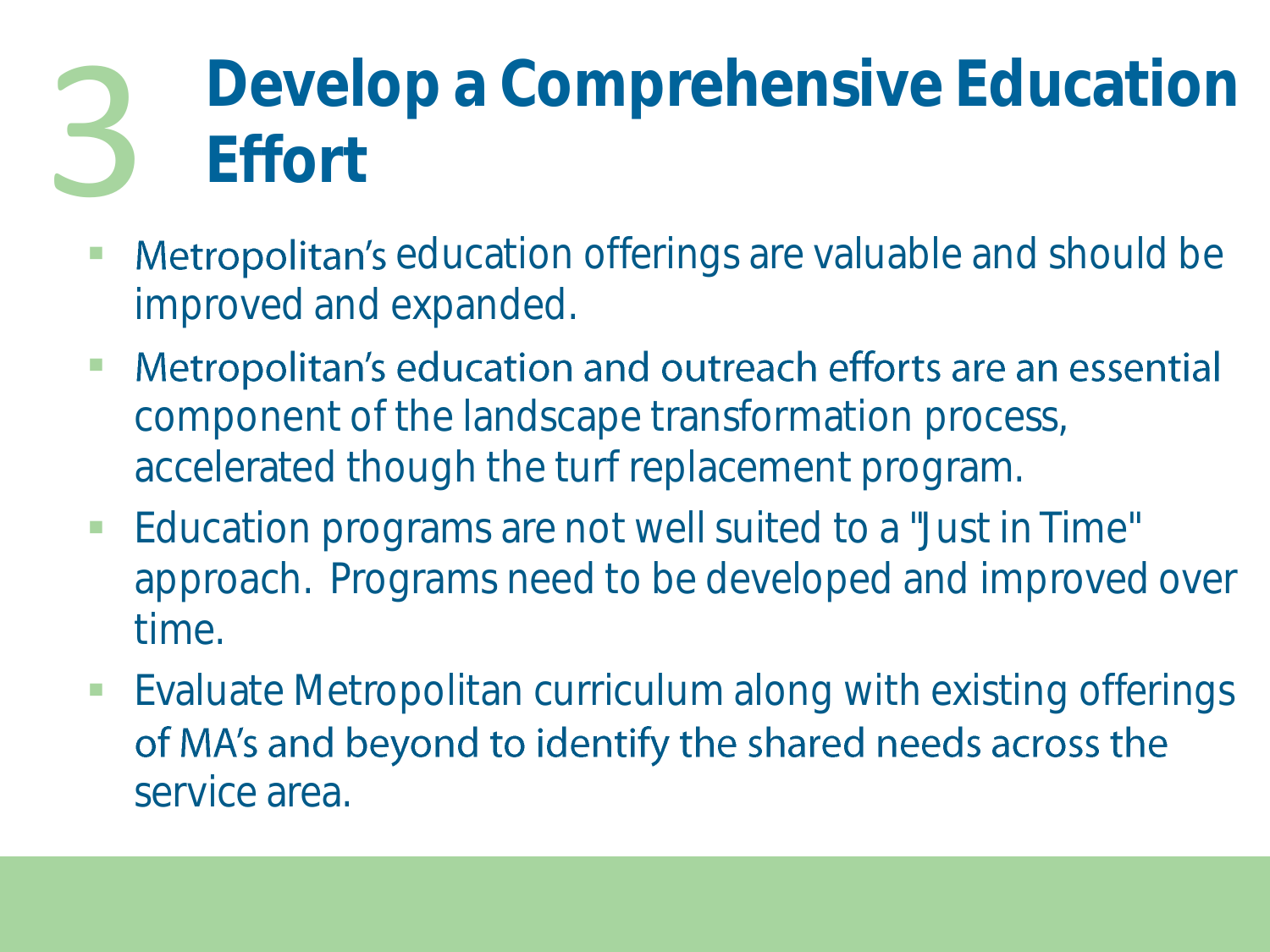### **Develop a Comprehensive**<br>**3 Education Effort (cont.)**

- **Engage the green industry and universities in development** and implementation of professional training.
- **Develop core curricula that can be customized by MAs or** local experts to address local climate, conditions, etc.

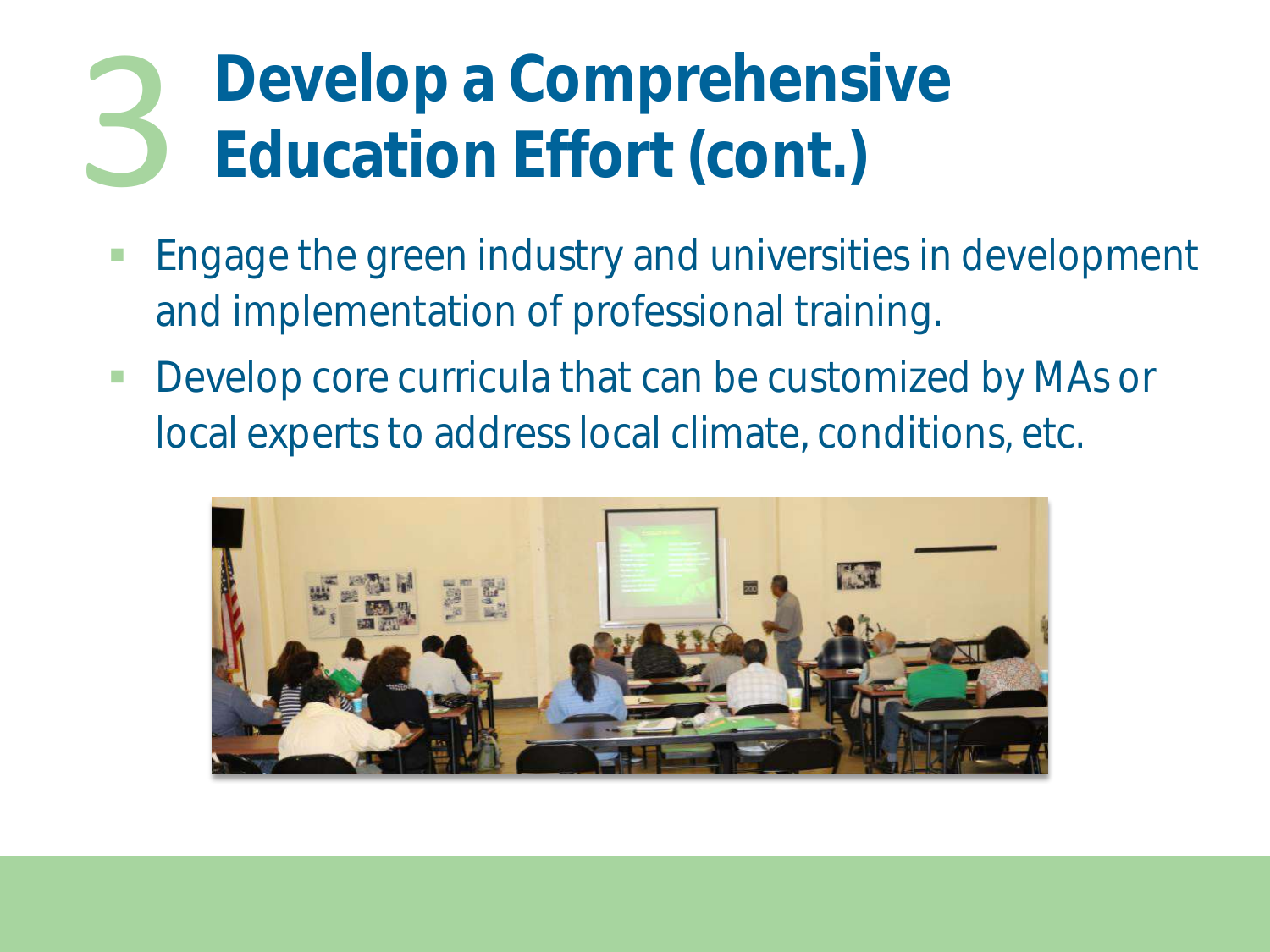# **4** Reinstate the Turf Removal Program<br>Metropolitan's turf replacement

- program was a valuable and necessary response to drought.
- More than just an emergency response, this program can be part of a long term change to urban landscapes.
- Lower water use is prioritized.
- Platform for promoting California Friendly landscapes, homeowner classes, and professional training.



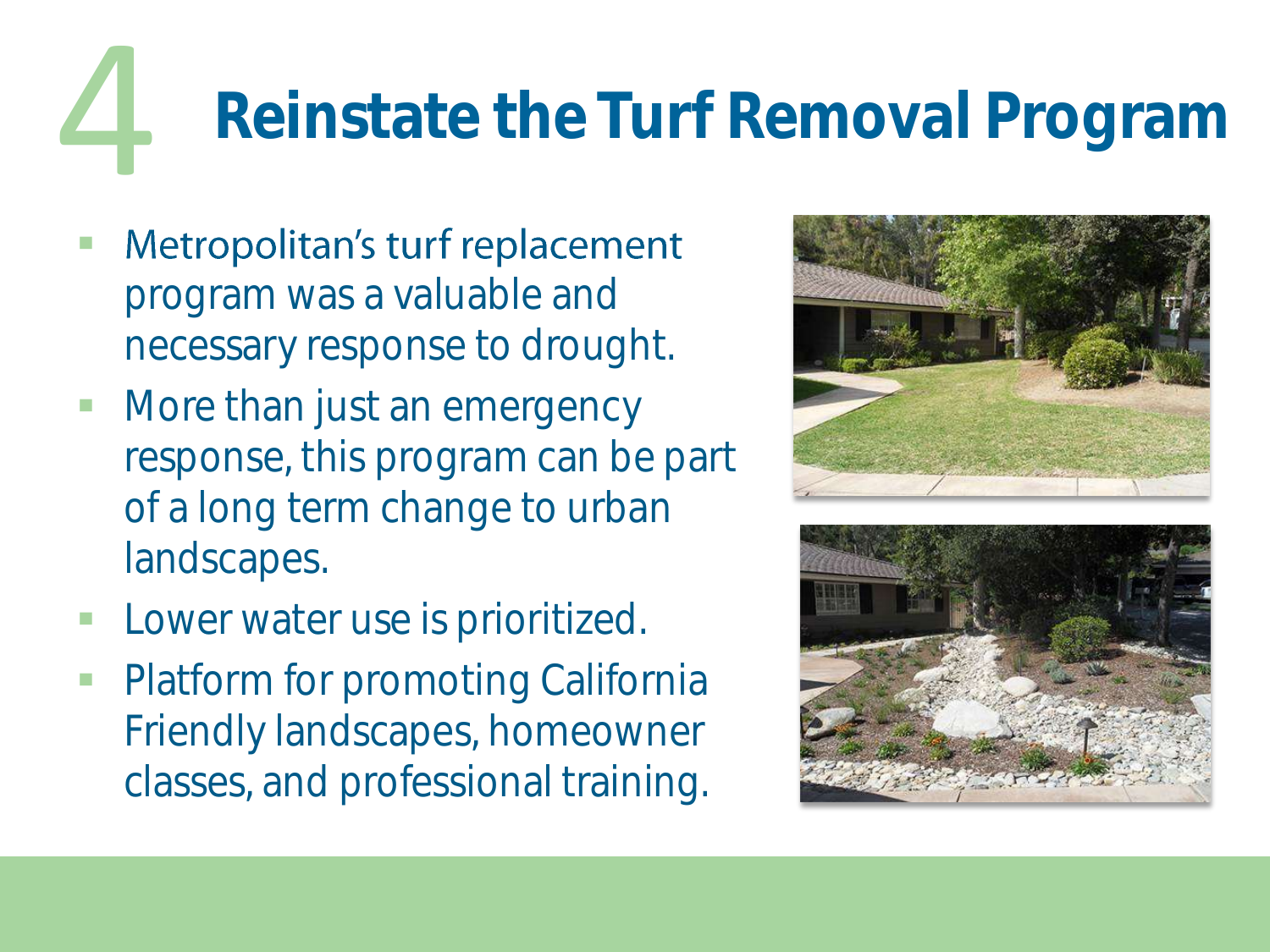# Reinstate the Turf Removal Program<br>(cont.)

- **Maintain this program and its capabilities to further** advance landscape changes and to keep the ability to "ramp up" the program if needed.
- **Establish a fixed annual budget. Refine and scale the** program annually in coordination with the MA's.
- **Incentive must be enough to motivate customers to** participate in the program.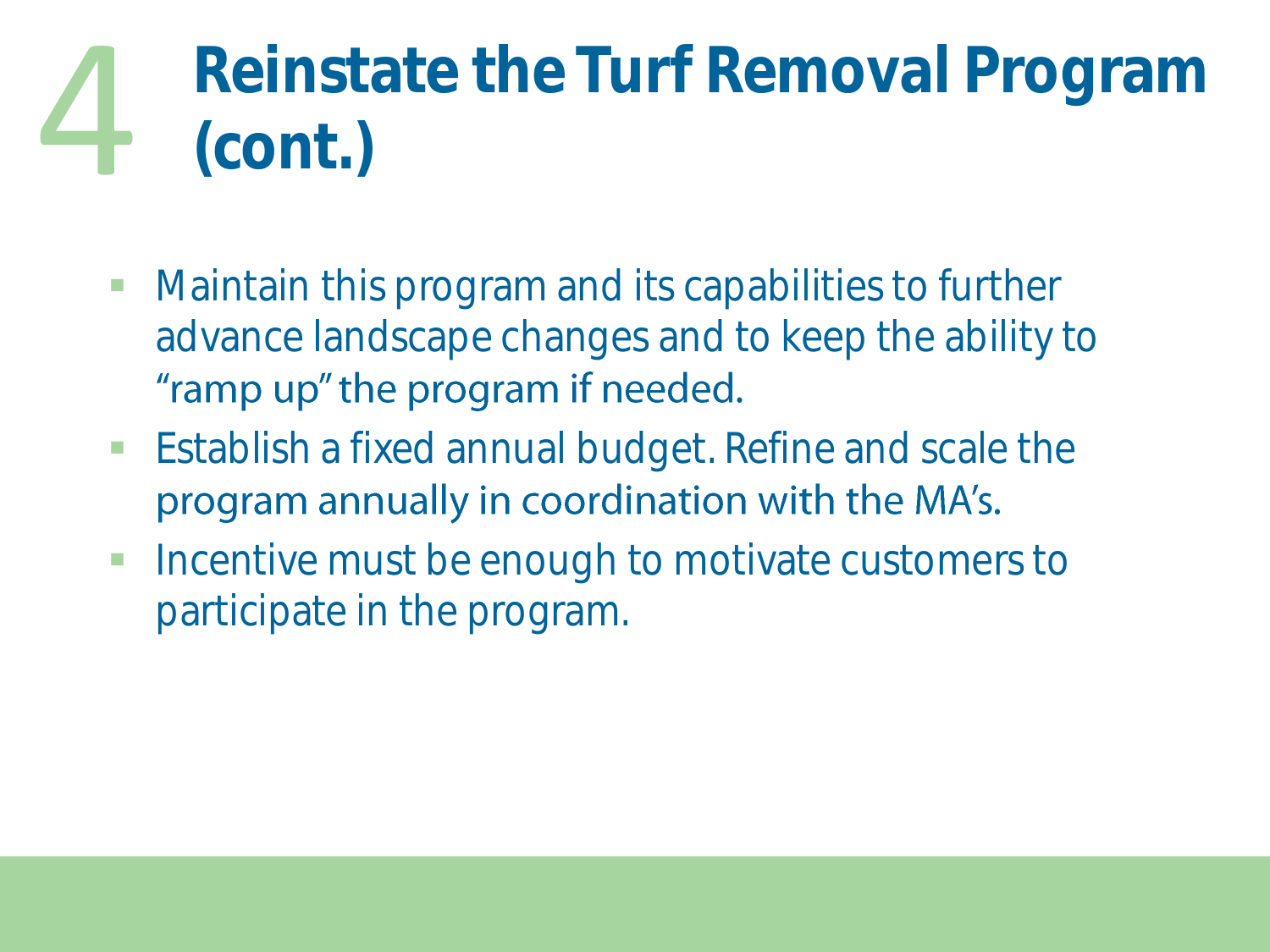### Expand the Water Savings Incentive<br>Program (WSIP)

- **The WSIP is valuable and** should be expanded and improved.
- **CII water use efficiency is** complex. WSIP approach is good, but administratively intensive.

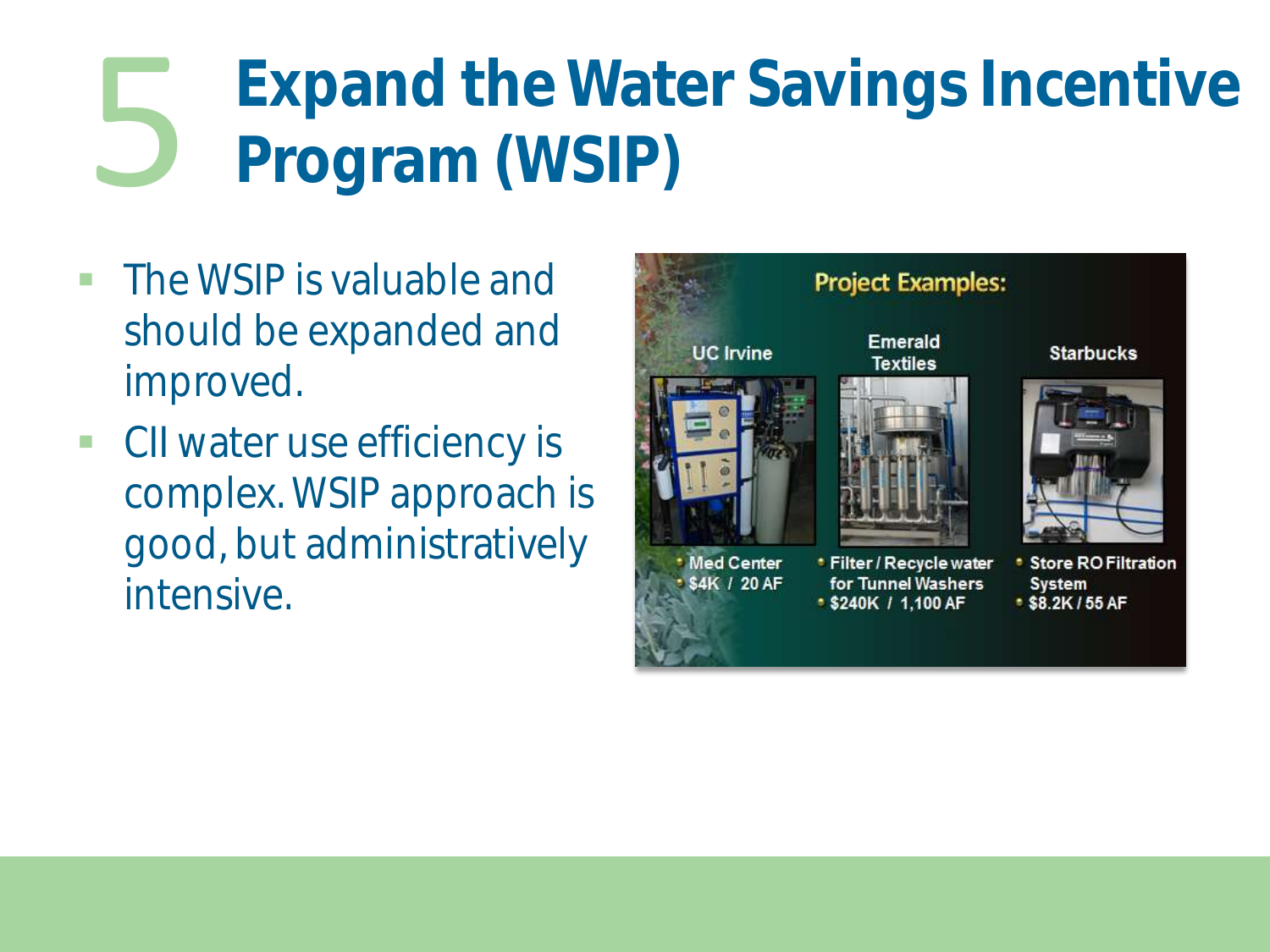## Expand the Water Savings Incentive<br>Program (cont.)

- Additional assistance is needed to manage multiple projects across the region. Contract out for marketing, inspections, and some program administration.
- **Reduce barriers to participation** and simplify contracting.
- Set minimum \$\$ and water savings thresholds to ensure costefficiency.

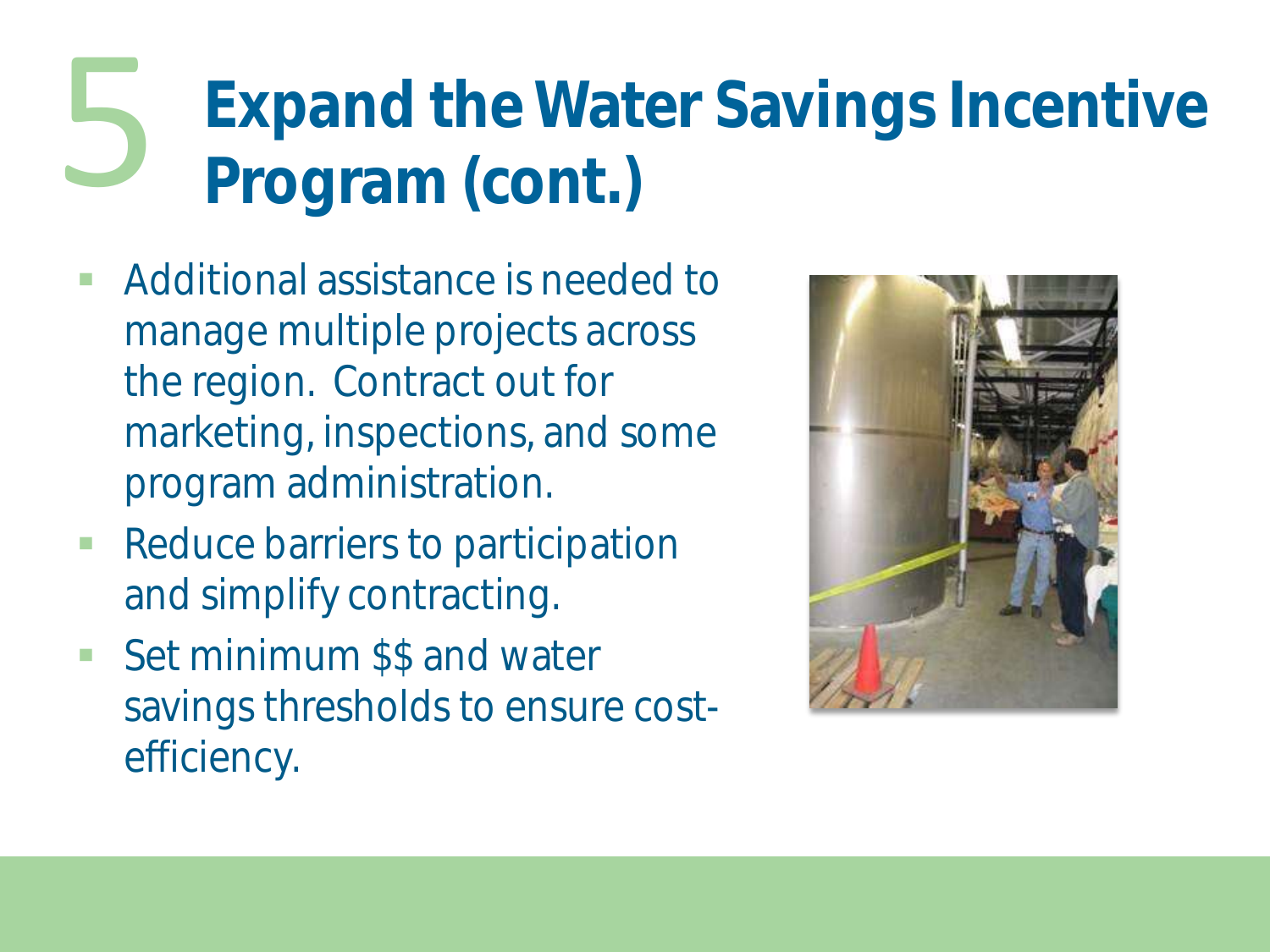### Re-start Member Agency<br>Program Advisory Committee

- **Program Advisory Committee (PAC) meetings are** important for member agency engagement, communication, and program success.
- Member agencies value the "practical, detailed, and  $\mathcal{L}_{\mathcal{A}}$ technical" forum that the PAC provides.
- **Members want productive, valuable meetings.**
- **Member agencies are anxious to resume these meetings as** they were prior to the drought.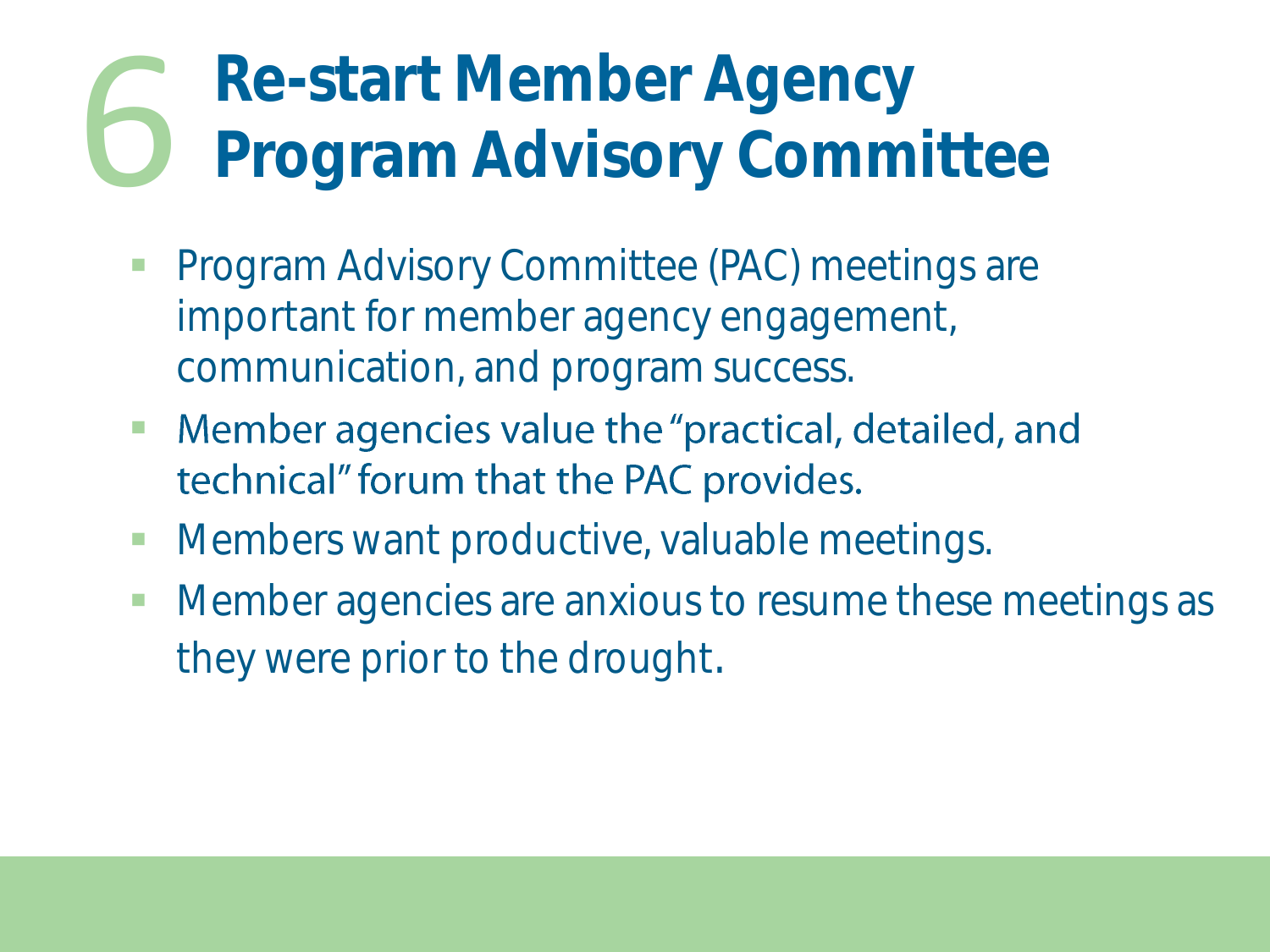**Before Eliminating Rebates, Work with MA's on Sunset Date and Final Promotion** 7

- Metropolitan and MA's must determine if and when to terminate rebate programs.
- **May consider saturation studies to base** decisions on and ID where there may be opportunities to address through MAA programs or targeted pilots.
- As a practice, if funding is available, have one last "fire sale" push before closing down.

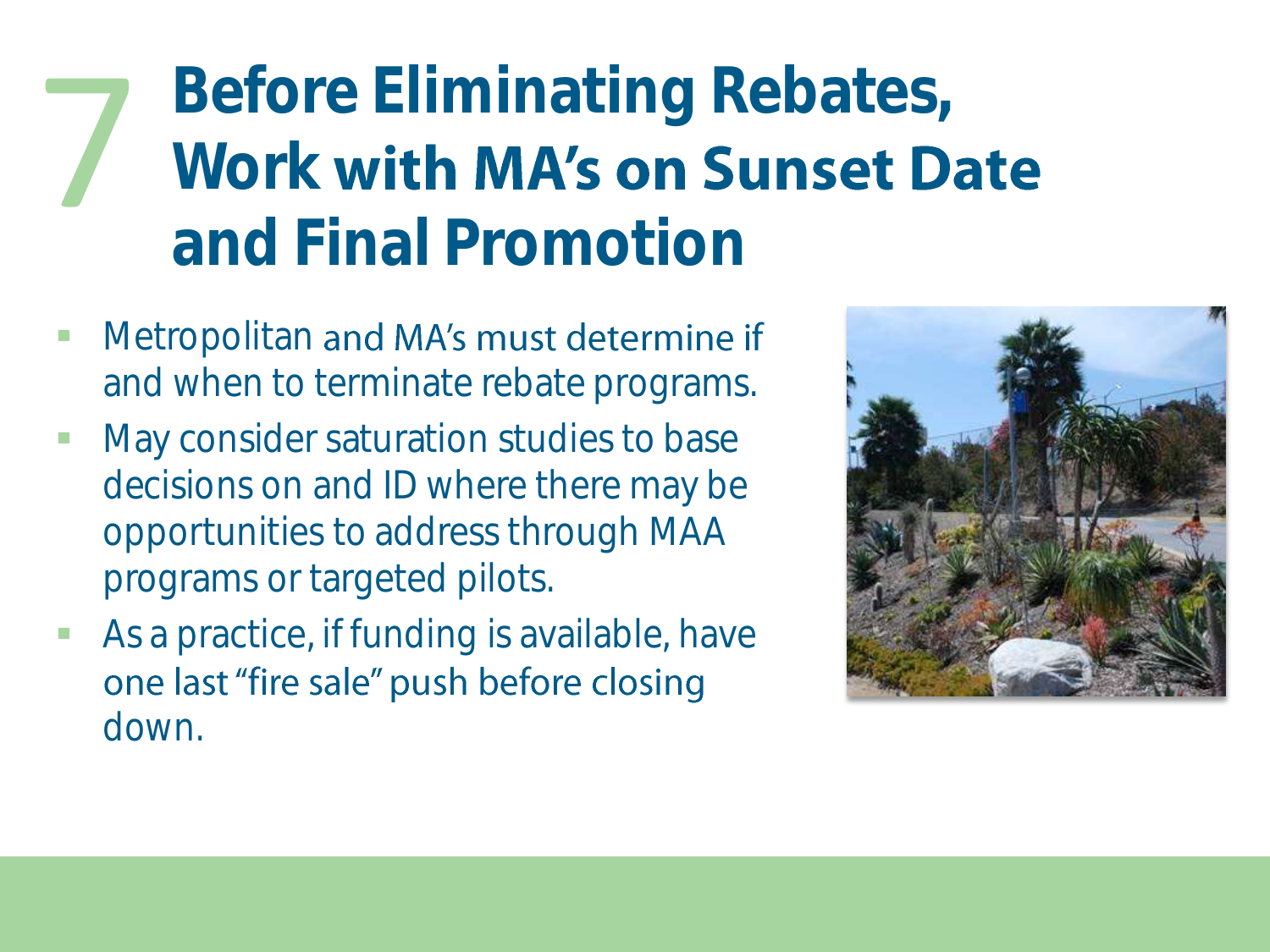## **Continue the Regional and Member** 8 **Agency Administered Programs**

- The Regional Conservation Program is **Metropolitan's** primary program, offering a one stop shop for all customers.
- **Member Agency Program (MAP) is local and has strong support.**
- **The combination of the two allows Member Agency options.**
- **MAP** provides local adaptation member agencies appreciate.
- The combination of both program elements enables Metropolitan flexibility to swiftly modify and accommodate different conditions, such as drought.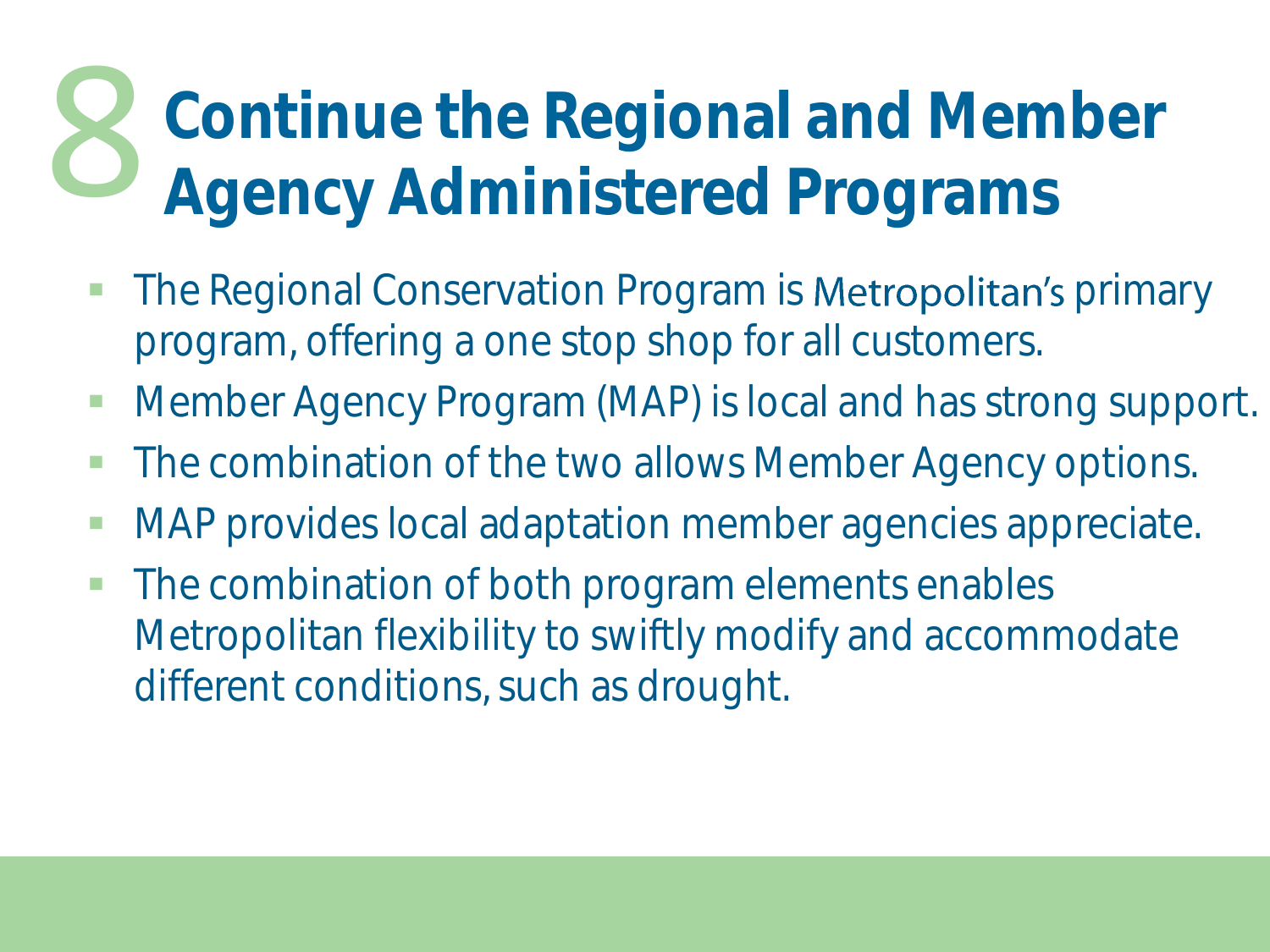### **Consider Additional Staffing for** 9 **Water Conservation**

- Metropolitan: 10 FTEs serving population of 19 million.
- **-** Comparison: Southern Nevada Water Authority - 16 FTEs serving population of 2.1 million.
- **Metropolitan has little or no capacity** for redundancy or cross training.
- Several critical functions have no back up during a prolonged absence or staff vacancy.

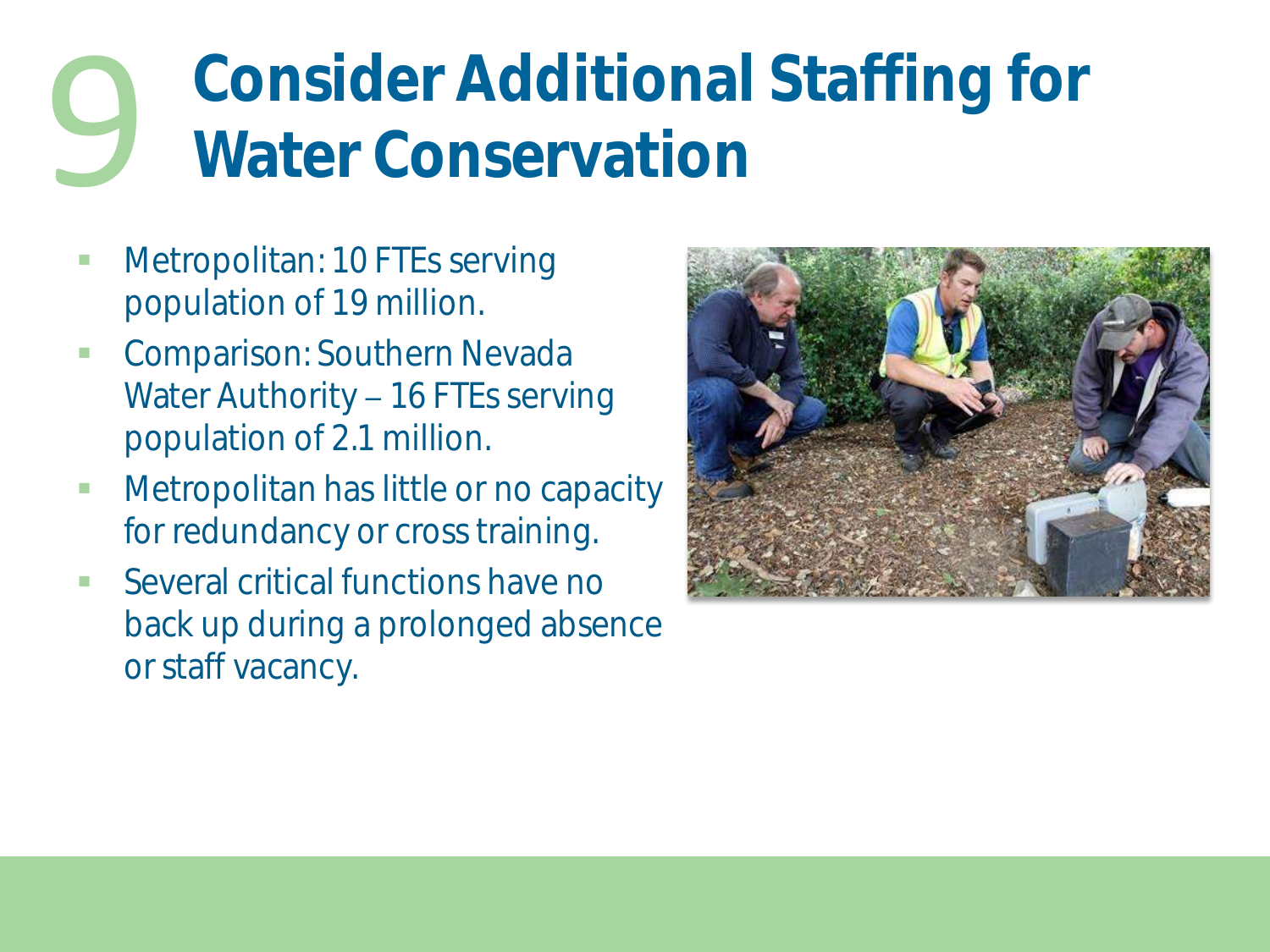### **Continue Role in Codes & Standards** 10 **and Legislation**

- Codes, standards, and legislation have played an essential role in increasing water use efficiency.
- **These types of wide-reaching changes have driven** market-scale improvements in water efficiency and reduced per capita consumption.
- **Metropolitan's** role in driving these efficiency policies was significant.
- Metropolitan should continue an active role with the potential to reduce future water demand.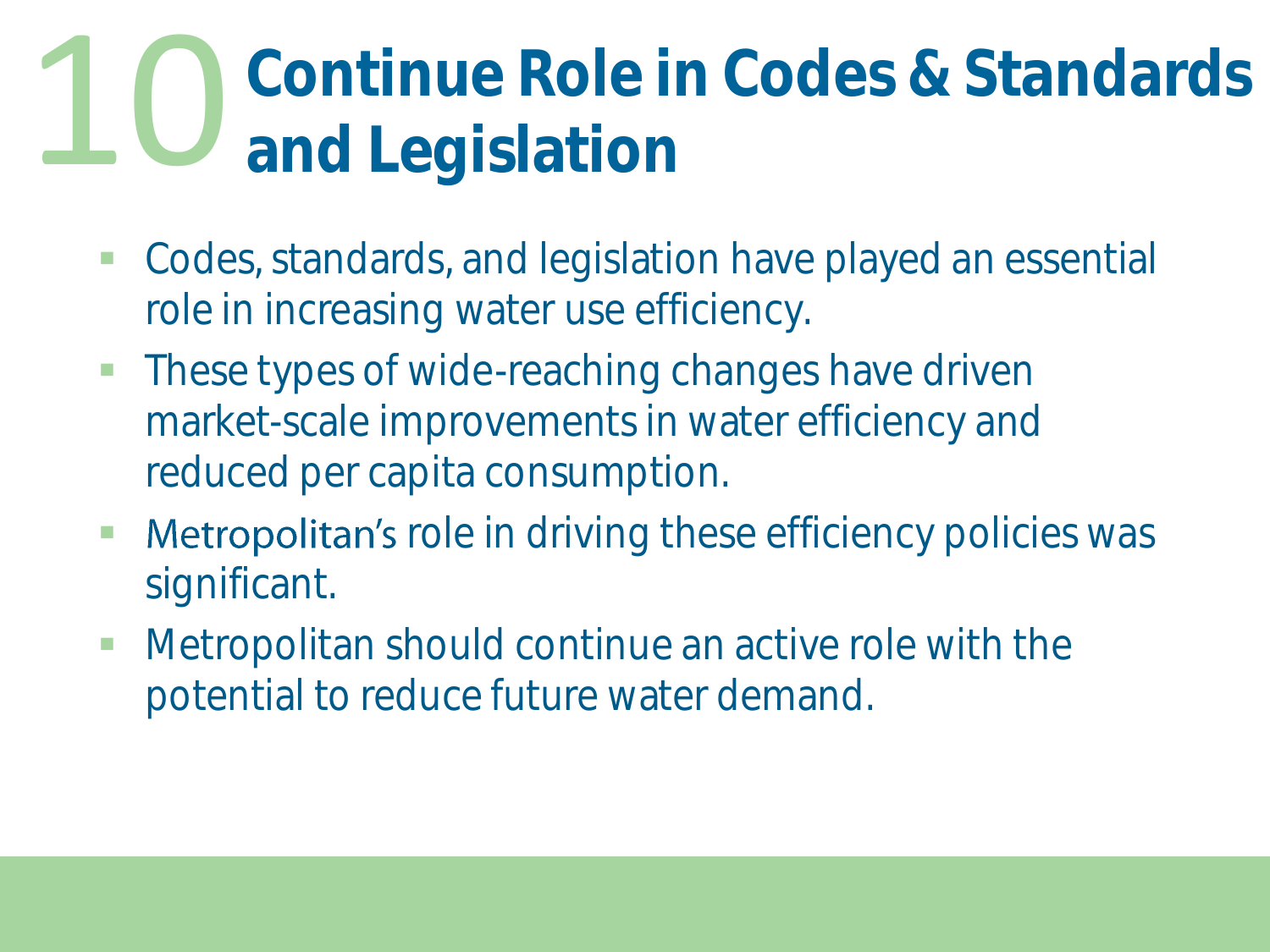### Target Programs to Disadvantaged<br>and High Water Users

- Where possible, work with MA's to target customers across regions.
- **High water users have the greatest potential for savings.**
- **Disadvantaged customers are least likely to benefit from** Metropolitan program offerings without assistance.
- **These are very different customer groups, but both have** potential to benefit.